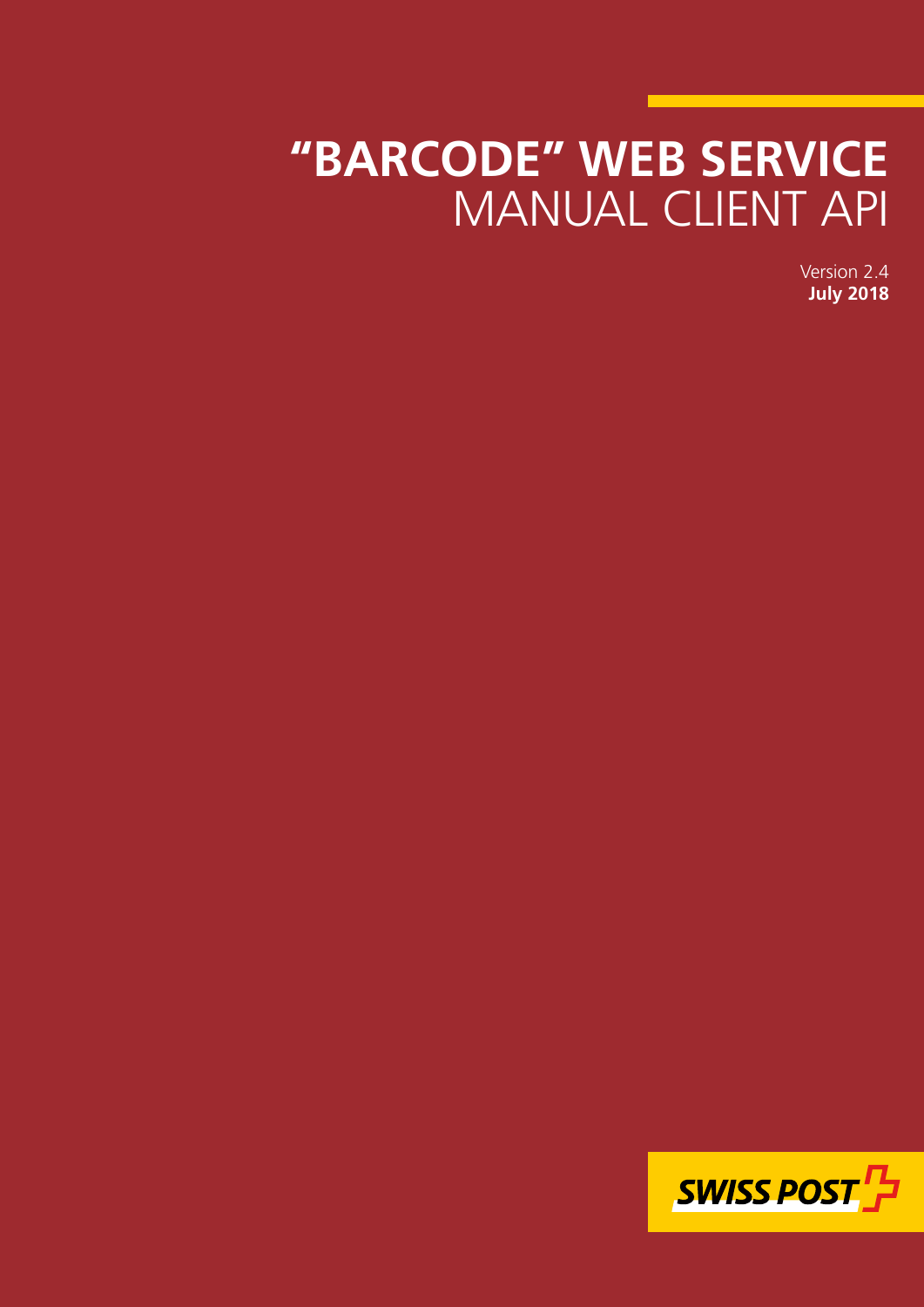# **Table of contents**

| $\mathbf{1}$   | <b>Introduction</b>                                   | 3              |
|----------------|-------------------------------------------------------|----------------|
| 1.1            | "Barcode" web service client API documentation        | 3              |
| 1.2            | Web service documentation                             | $\overline{3}$ |
| 1.3            | Source examples                                       | 3              |
|                |                                                       |                |
| $\overline{2}$ | <b>Configuration</b>                                  | $\overline{4}$ |
| 2.1            | Proxy configuration                                   | 5              |
| 2.1.1          | Proxy configuration in Java                           | 5              |
| 2.1.2          | Proxy configuration in C#/.NET                        | 6              |
|                |                                                       |                |
| 3              | <b>Read operations</b>                                | $\overline{7}$ |
| 3.1            | Operation "Read service groups"                       | $\overline{7}$ |
| 3.2            | Operation "Read basic services"                       | $\,8\,$        |
| 3.3            | Operation "Read basic services of a franking licence" | 10             |
| 3.4            | Operation "Read additional services"                  | 12             |
| 3.5            | Operation "Read delivery instructions"                | 13             |
| 3.6            | Operation "Read notations"                            | 15             |
|                |                                                       |                |
| 4              | <b>Validation operation</b>                           | 18             |
|                |                                                       |                |
| 5              | <b>Label/Barcode Generation</b>                       | 20             |
| 5.1            | Label/Barcode generation                              | 20             |
| 5.2            | Individual barcode generation                         | 24             |
| 5.3            | Operation "Generate Barcode"                          | 27             |

### **References**

| [1] | "Barcode" web service, manual, http://www.swisspost.ch/post-barcode-handbuch.pdf            |
|-----|---------------------------------------------------------------------------------------------|
|     | [2] Documentation about "Barcode" web service, http://www.swisspost.ch/post-barcode-cug.htm |

5.4 [Examples of electronic COD](#page-28-0) 29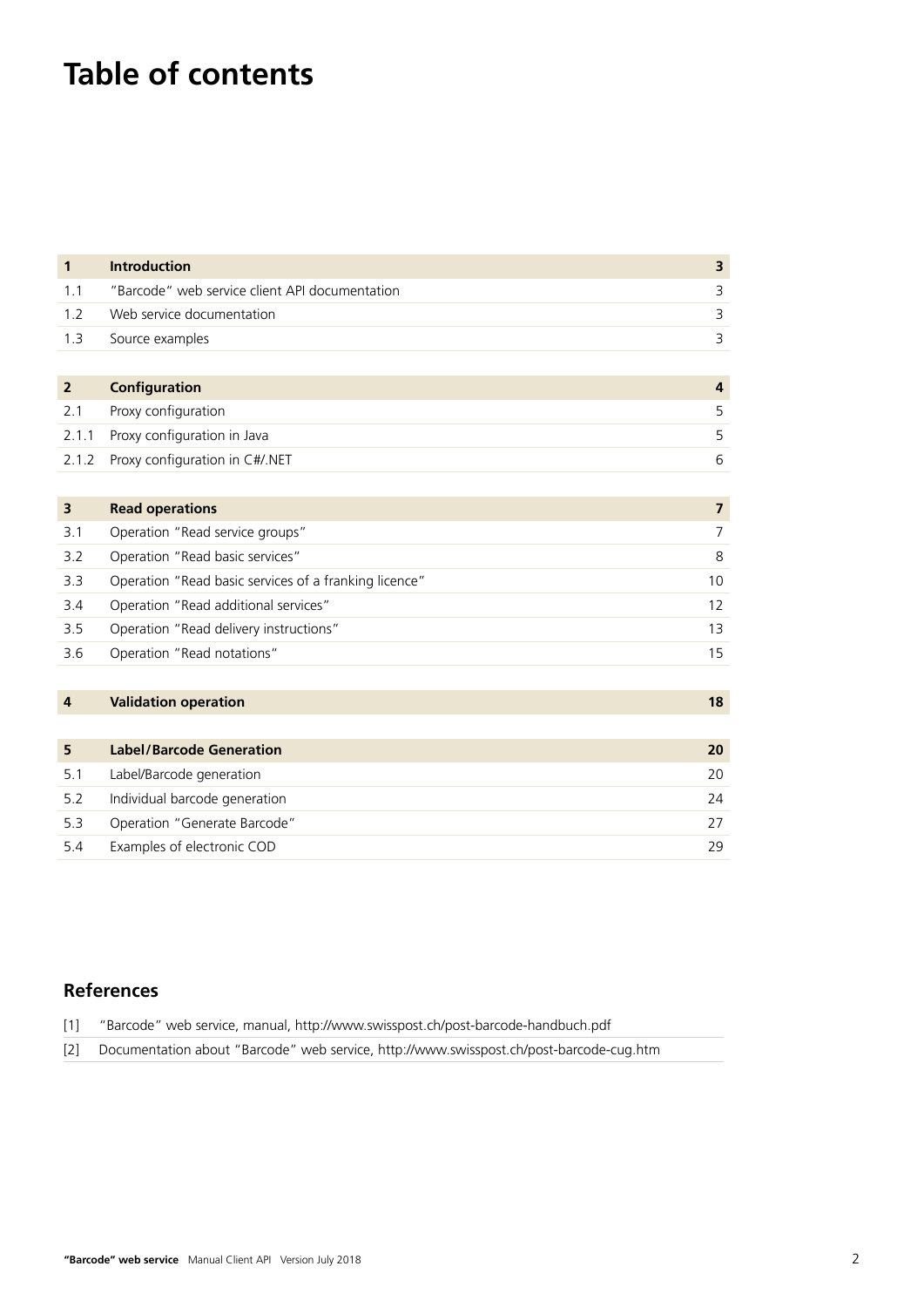# <span id="page-2-0"></span>**1 Introduction**

This documentation explains the connection procedure for the "Barcode" web service Version 2.4 using the client API libraries for Java and C# / .NET. The use of the libraries to access the web service is explained by means of a number of typical examples. Each example is presented in C# and Java.

This documentation should not be regarded either as complete client API documentation or as a full description of the web service.

### **1.1 "Barcode" web service client API documentation**

For full documentation of the entire client library API, please refer to the source code documentation for the libraries, which is attached in the distribution as HTML.

- **Java:** The Javadoc API documentation can be found in the **doc** directory, and the sources are located in the source ZIP.
- **C#/.NET:** The C# API documentation can be found in the **doc** directory, the sources are located in the source ZIP archive.

We have marked all sections with changes to content with a line at the margin.

### **1.2 Web service documentation**

For full documentation of the "Barcode" web service, please refer to the Web Service User Manual [1], which also explains all the terms, attributes, service codes etc. Additional resources and tools for the "Barcode" web service can be found on the "Barcode" web service homepage [2].

### **1.3 Source examples**

The examples on the use of the client library are also attached to the Library Distribution as sources, in the **examples** directory.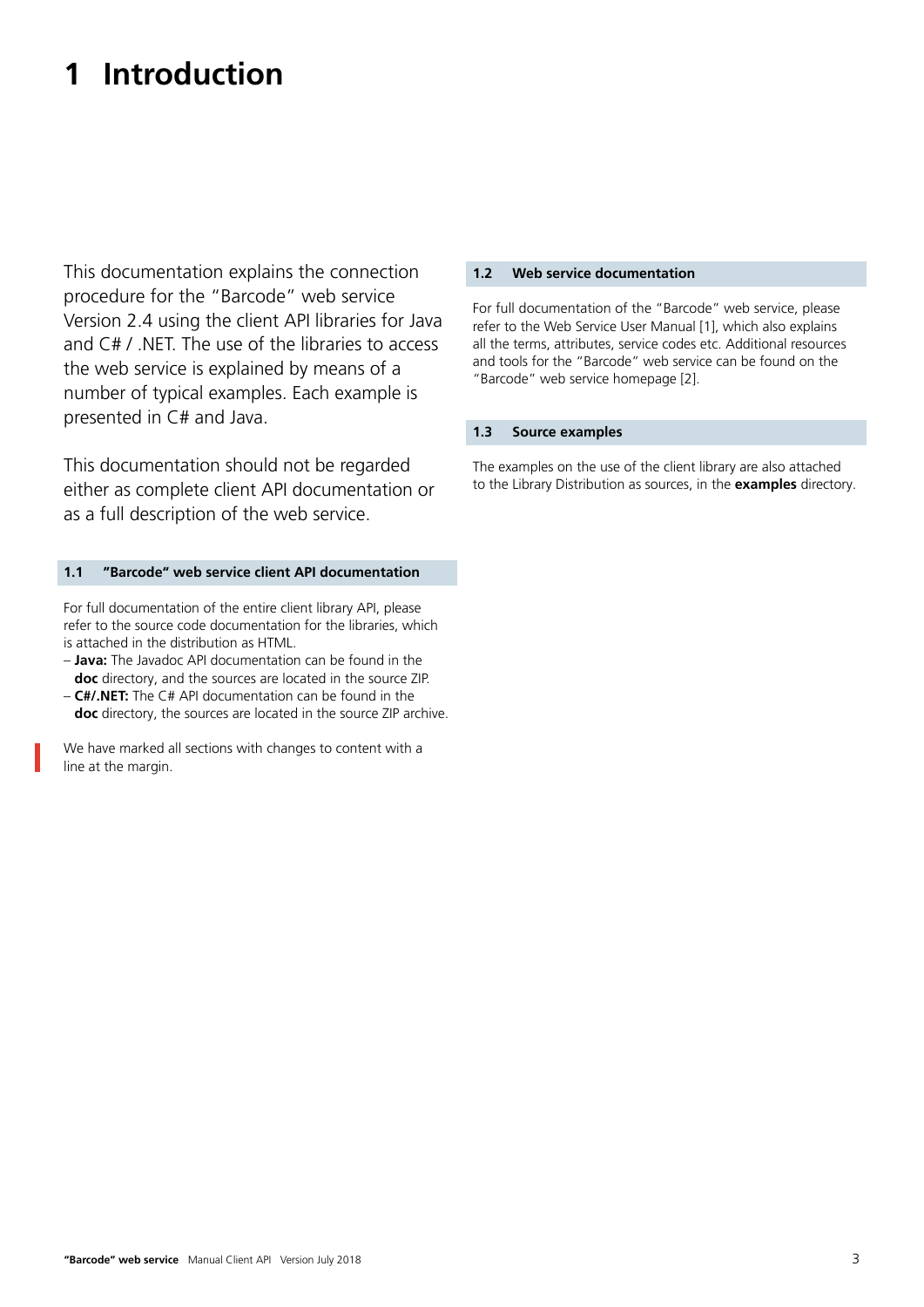# <span id="page-3-0"></span>**2 Configuration**

The following example illustrates the simple initialization procedure for the "Barcode" web service.

```
== Java Code: ==
BarcodeWebService service = new BarcodeWebService(Language.DE);
service.setLoginCredentials("your username", "your password");
// Now the web service operations can be called on the service instance.
```

```
== C# Code: ==
BarcodeWebService service = new BarcodeWebService(Language.de);
service.UserName = "your username";
service.Password = "your password";
// Now the web service operations can be called on the service instance.
```
The desired language for any error and warnings messages is selected in the "Barcode" web service constructor. The following settings are also mandatory:

- **setLoginCredentials Basic Authentication:** Username and password for authentication with the web service (Note: in C# these values are set using the corresponding **UserName** and **Password** properties)
- **setFrankingLicense Franking Licence:** A valid franking licence for generating barcode labels. However, this setting is only essential for calling up the **generateLabel** operations (Note: in C# the franking licence is set using the **Franking-License** property)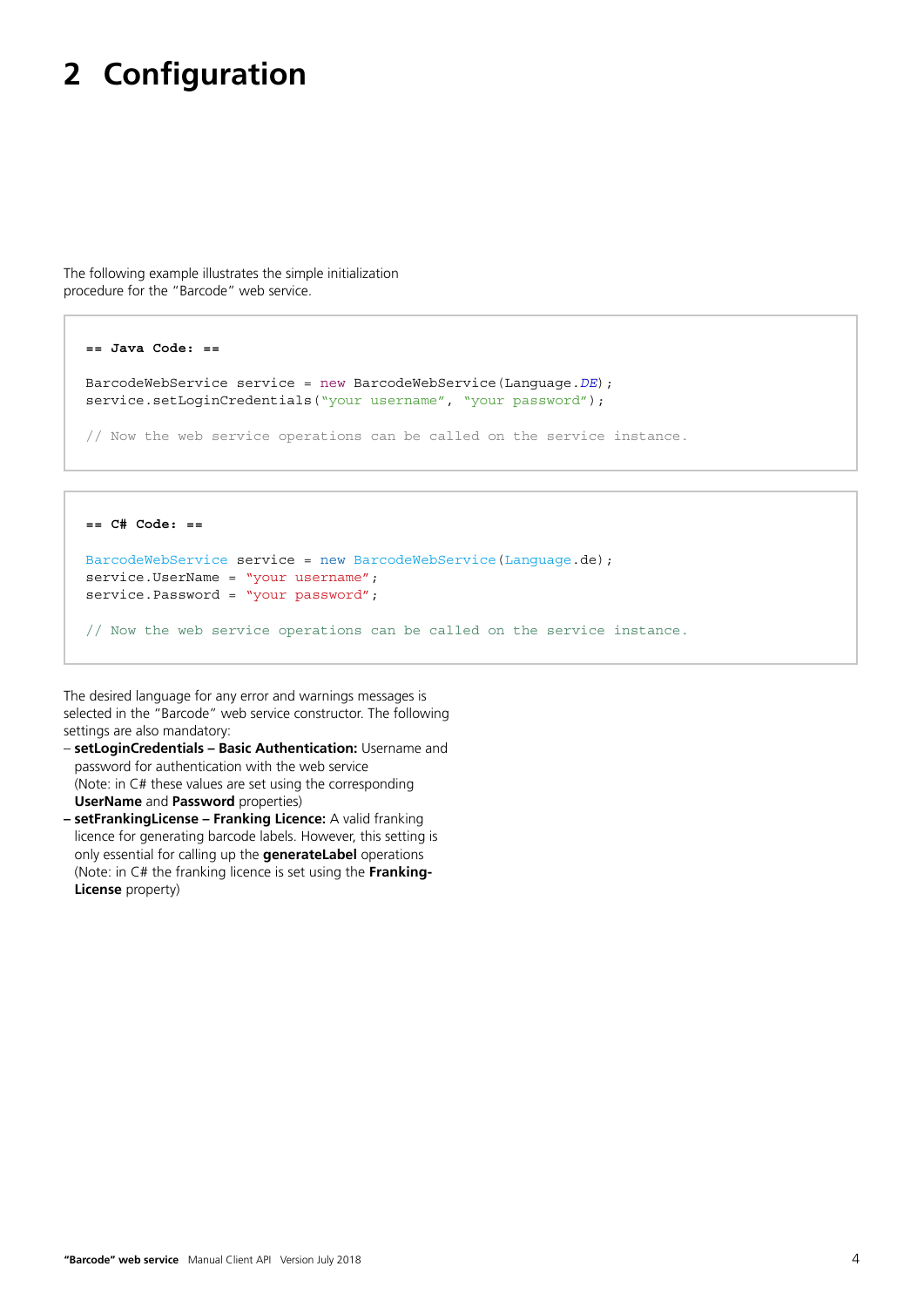<span id="page-4-0"></span>Once a BarcodeWebService object has been instantiated, various other settings for the web service can be easily configured using the appropriate setter methods. The following settings are available and have already been pre-initialized with appropriate default settings. If a setting is not explicitly configured, the default standard values will be used.

| <b>Setting property</b> | <b>Meaning</b>                                                                                                                             | Default standard value                                                                 |
|-------------------------|--------------------------------------------------------------------------------------------------------------------------------------------|----------------------------------------------------------------------------------------|
| WebserviceEndpointURL   | The URL at which the web service will be used. This setting<br>can, for example, be useful for test purposes with a special<br>test server | Productive URL of the "Barcode" web service:<br>https://wsbc.post.ch/wsbc/barcode/v2_4 |
| LabelLayout             | Layout of the address labels to be generated:<br>A5, A6, A7 or FE                                                                          | A6                                                                                     |
| <i>ImageFileType</i>    | Image or file format of the address labels:<br>PNG, GIF, PDF, SPDF, EPS, ZPL2 or JPG                                                       | <b>PNG</b>                                                                             |
| <b>ImageResolution</b>  | Resolution of the address labels in DPI:<br>200, 300 or 600.                                                                               | 300                                                                                    |
| <b>PrintAddresses</b>   | Setting for which addresses are to be printed on the address<br>labels: RECIPIENT AND CUSTOMER, ONLY RECIPIENT, NONE                       | RECIPIENT AND CUSTOMER                                                                 |
| PPFranking              | Specifies whether the "PP Franking" note should be printed<br>on the label.                                                                | False                                                                                  |
| CustomerSystem          | Serves to identify WSBC Services' customer system.<br>Makes it easier to understand problems that arise.                                   | Zero                                                                                   |

### **2.1 Proxy configuration**

If a proxy is being used to access the Internet, this must be properly configured.

In the sections below, this configuration is described for Java and C#.

### **2.1.1 Proxy configuration in Java**

The proxy can be globally configured in Java under System Properties. The following system properties can be easily set using the appropriate VM arguments:

| <b>System-Property</b> | <b>Description</b>                             | <b>Example for VM argument</b>     |
|------------------------|------------------------------------------------|------------------------------------|
| proxyHost              | The URL of the web proxy host                  | - DproxyHost="proxy.mycompany.com" |
| proxyPort              | The port of the web proxies                    | $-Dprox$ Port=8080                 |
| proxyUser              | Username for authentication with the web proxy | - DproxyUser="myusername"          |
| proxyPassword          | Password for authentication with the web proxy | - DproxyPassword="mypassword"      |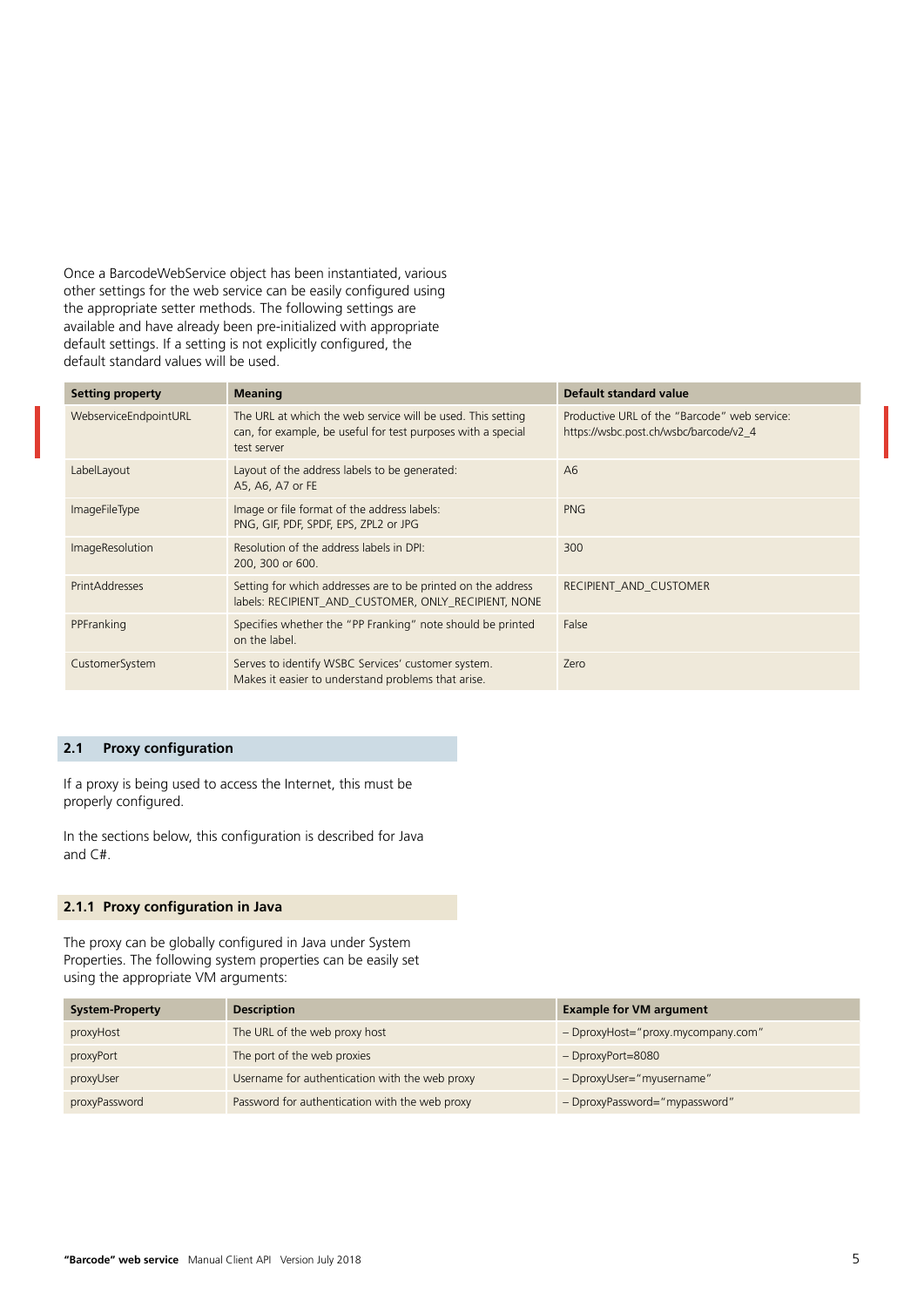<span id="page-5-0"></span>These system proxy settings can also be set programmatically, as per the following example:

```
== Java Code: ==
// Example: Setting proxy "proxy.mycompany.com" on port 8080
System.setProperty("proxyHost", "proxy.mycompany.com");
System.setProperty("proxyPort", "8080");
// Optional: username and password for web proxy that requires authentication
System.setProperty("proxyUser", "your proxy username");
System.setProperty("proxyPassword", "your proxy password");
```
Further information about proxy configuration in Java can be found at <http://java.sun.com/javase/6/docs/technotes/guides/net/proxies.html>.

#### **2.1.2 Proxy configuration in C#/.NET**

In C#, the proxy can be configured directly on the WebRequest class.

```
== C# Code: ==
// Example: Setting proxy "proxy.mycompany.com" on port 8080
WebProxy wProxy = new WebProxy("http://proxy.mycompany.com:8080");
WebRequest.DefaultWebProxy = wProxy;
// Optional: username and password for web proxy that requires authentication
NetworkCredential credentials = 
    new NetworkCredential("myProxyUsername", "myProxyPassword");
WebRequest.DefaultWebProxy.Credentials = credentials;
```
The constructor of the BarcodeWebService class can also be given a parameter as to whether the operating system default proxy (can be configured in Internet Explorer, is stored in the registry) is used:

```
== C# Code: ==
// Use Proxy (configured by OS or manually configured)
BarcodeWebService service = new BarcodeWebService(Language.de, true);
// Don't use any proxy (default)
BarcodeWebService service = new BarcodeWebService(Language.de, false);
```
The parameter is optional, the default is false. In the case of productive use of a proxy, we recommend configuring it manually. Using the operating system default proxy can result in longer response times.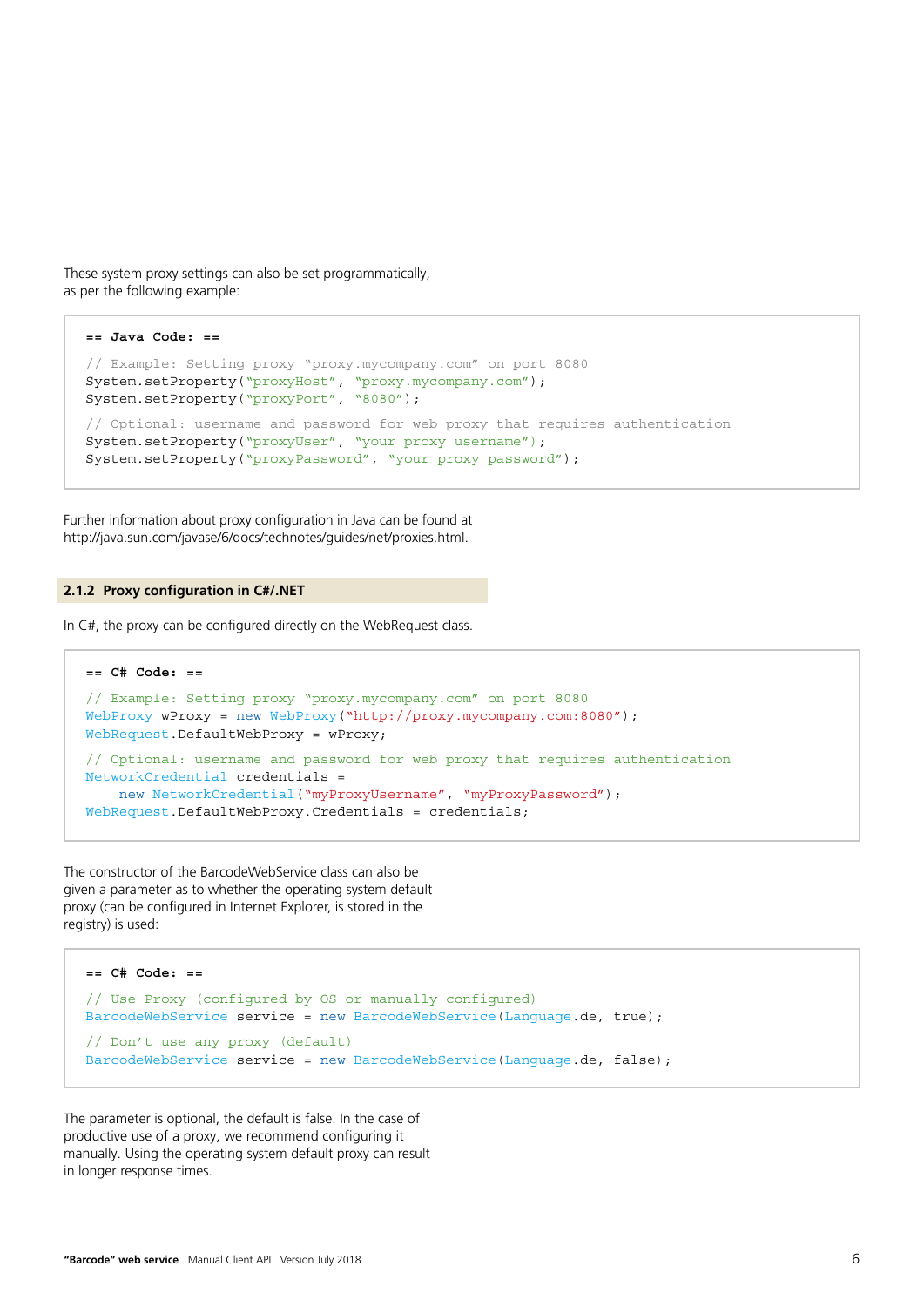# <span id="page-6-0"></span>**3 Read operations**

The read operations can be used to call up all the service codes and label layouts of the web service that are currently supported. All read operations display a **BarcodeErrorException** if the server responded to a "Barcode" web service query with error messages (in the chosen language).

Each of the following chapters contains a brief example of calling up each read operation.

#### **3.1 Operation "Read service groups"**

The **readServiceGroups** operation can be used to call up the service groups currently available, with their respective **serviceGroupID.**

```
== Java Code: ==
BarcodeWebService service = new BarcodeWebService(Language.DE); 
service.setLoginCredentials("username", "passwort");
try {
     List<ServiceGroup> groups = service.readServiceGroups();
     System.out.println("Available Service-Groups:");
     for (ServiceGroup group : groups) {
         System.out.print(group.getServiceGroupID() + ": ");
         System.out.println(group.getDescription());
     }
} catch (BarcodeErrorException e) {
    System.out.println("Error in call to readServiceGroups:");
     System.out.println(e.getErrorMessages());
}
```

```
== C# Code: ==
BarcodeWebService service = new BarcodeWebService(Language.de);
service.UserName = "username";
service.Password = "password";
try
{
     List<PostLogistics.WebServiceBarcode.Client.ServiceGroup> groups = 
service.ReadServiceGroups();
     Console.WriteLine("Available Service-Groups:");
     foreach (PostLogistics.WebServiceBarcode.Client.ServiceGroup group in groups)
     {
         Console.WriteLine("{0}: {1}", group.ServiceGroupID, 
             group.Description);
     }
}
catch (BarcodeErrorException ex)
{
     Console.WriteLine("Error in call to ReadServiceGroups():");
     Console.WriteLine(ex.GetErrorMessages());
}
```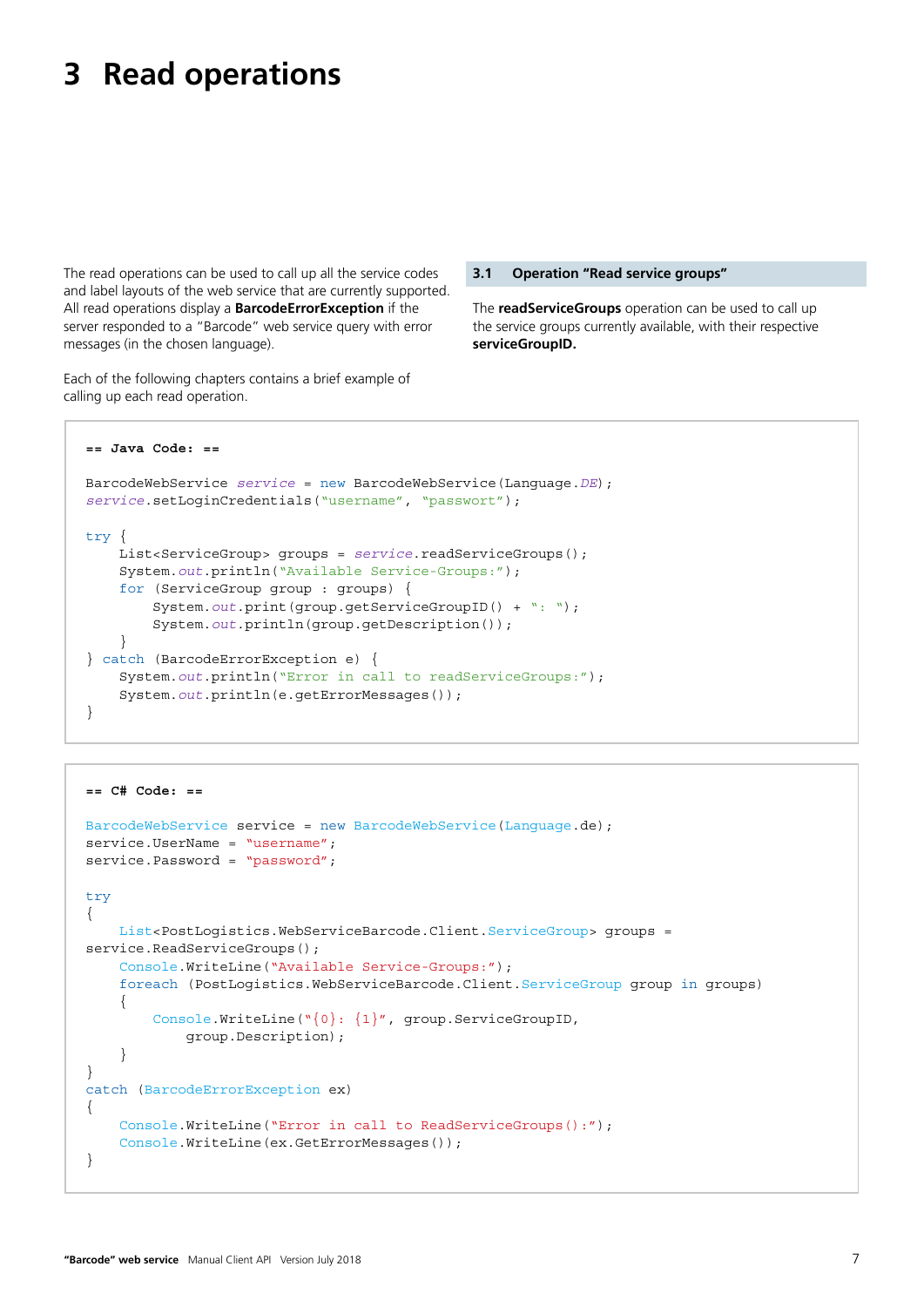#### <span id="page-7-0"></span>**3.2 Operation "Read basic services"**

The **readBasicServices** operation can be used to call up the basic services currently available, with the respective service codes of each service group.

```
== Java Code: ==
BarcodeWebService service = new BarcodeWebService(Language.DE); 
service.setLoginCredentials("username", "passwort");
// First read all service groups with ServiceGroupID
List<ServiceGroup> groups;
try {
    groups = service.readServiceGroups();
} catch (BarcodeErrorException e) {
    System.out.println("Error in readServiceGroups:");
     System.out.println(e.getErrorMessages());
     return;
}
// basic services per service group
System.out.println("Available basic service codes:");
System.out.println("==============================");
for (ServiceGroup group : groups) {
    System.out.println("Basic Services for '" + group.getDescription() + 
\mathbb{Z}^2: ");
    try {
         List<BasicService> basicServices = 
                        service.readBasicServices(group.getServiceGroupID());
         for (BasicService basicService : basicServices) {
             System.out.println(" - " + concatStrings(basicService.getPRZL()) 
                                        + ": " + basicService.getDescription());
 }
     } catch (BarcodeErrorException e) {
         // usually means that this service group is not available yet
         System.out.println(e.getErrorMessages());
     }
}
```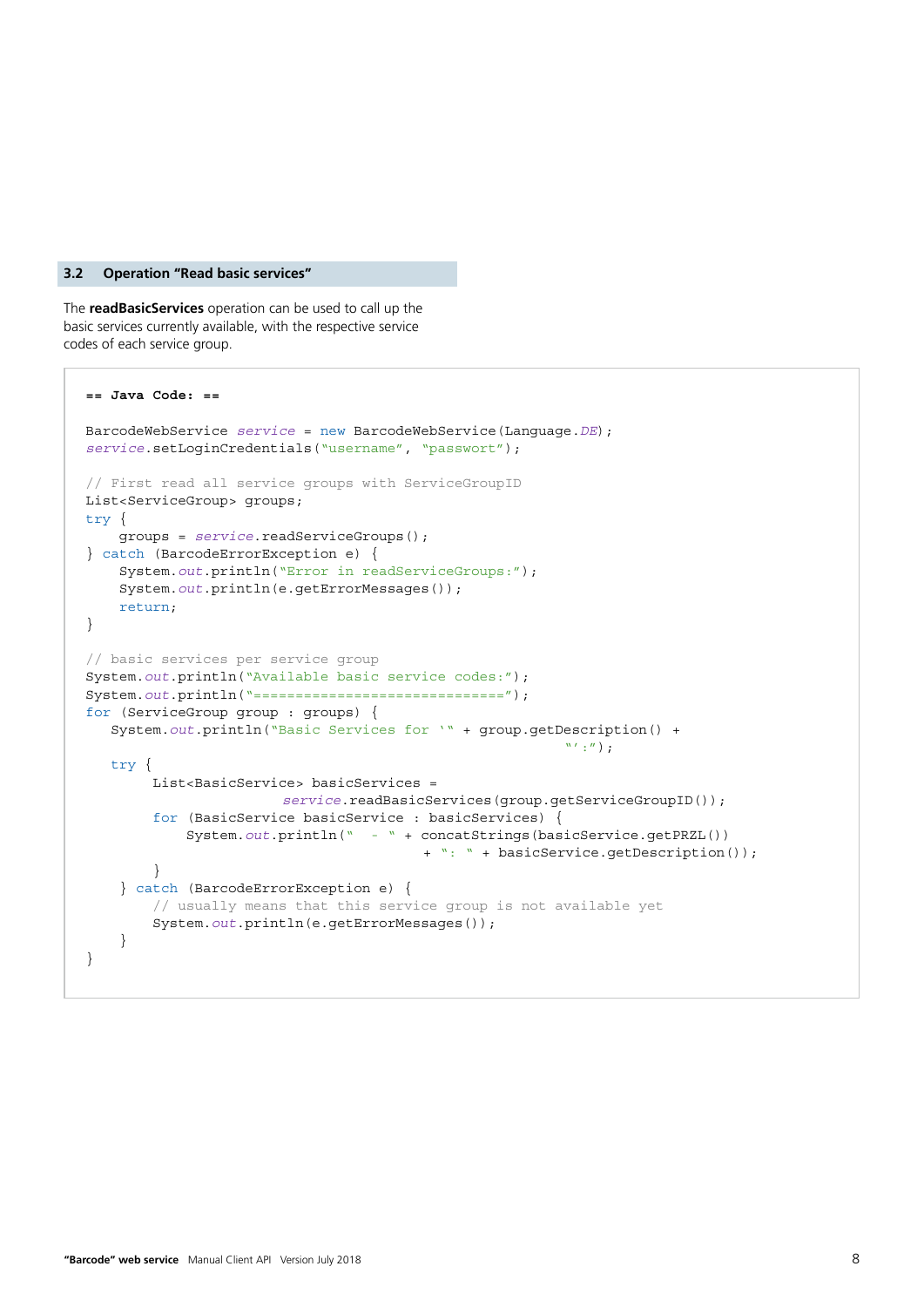```
== C# Code: ==
BarcodeWebService service = new BarcodeWebService(Language.de);
service.UserName = "username";
service.Password = "password";
// First read Service-Groups with ServiceGroupID
List<PostLogistics.WebServiceBarcode.Client.ServiceGroup> groups;
try
{
     groups = service.ReadServiceGroups();
}
catch (BarcodeErrorException ex)
{
     Console.WriteLine("Error in ReadServiceGroups():");
     Console.WriteLine(ex.GetErrorMessages());
}
Console.WriteLine("Available basic service codes:");
Console.WriteLine("------------------------------");
foreach (PostLogistics.WebServiceBarcode.Client.ServiceGroup group in groups)
{
     // basic services per service group
    Console.WriteLine("Basic Services for \{0\}:", group.Description);
     try
     {
         List<PostLogistics.WebServiceBarcode.Client.BasicService> basicServices = 
             service.ReadBasicServices(group.ServiceGroupID);
         foreach (PostLogistics.WebServiceBarcode.Client.BasicService basicService in
basicServices)
         {
            Console.WriteLine(" - {0}", basicService.PRZL);
         }
     }
     catch (BarcodeErrorException ex)
     {
         // usually means that this service group is not available yet
         Console.WriteLine(ex.GetErrorMessages());
     }
}
```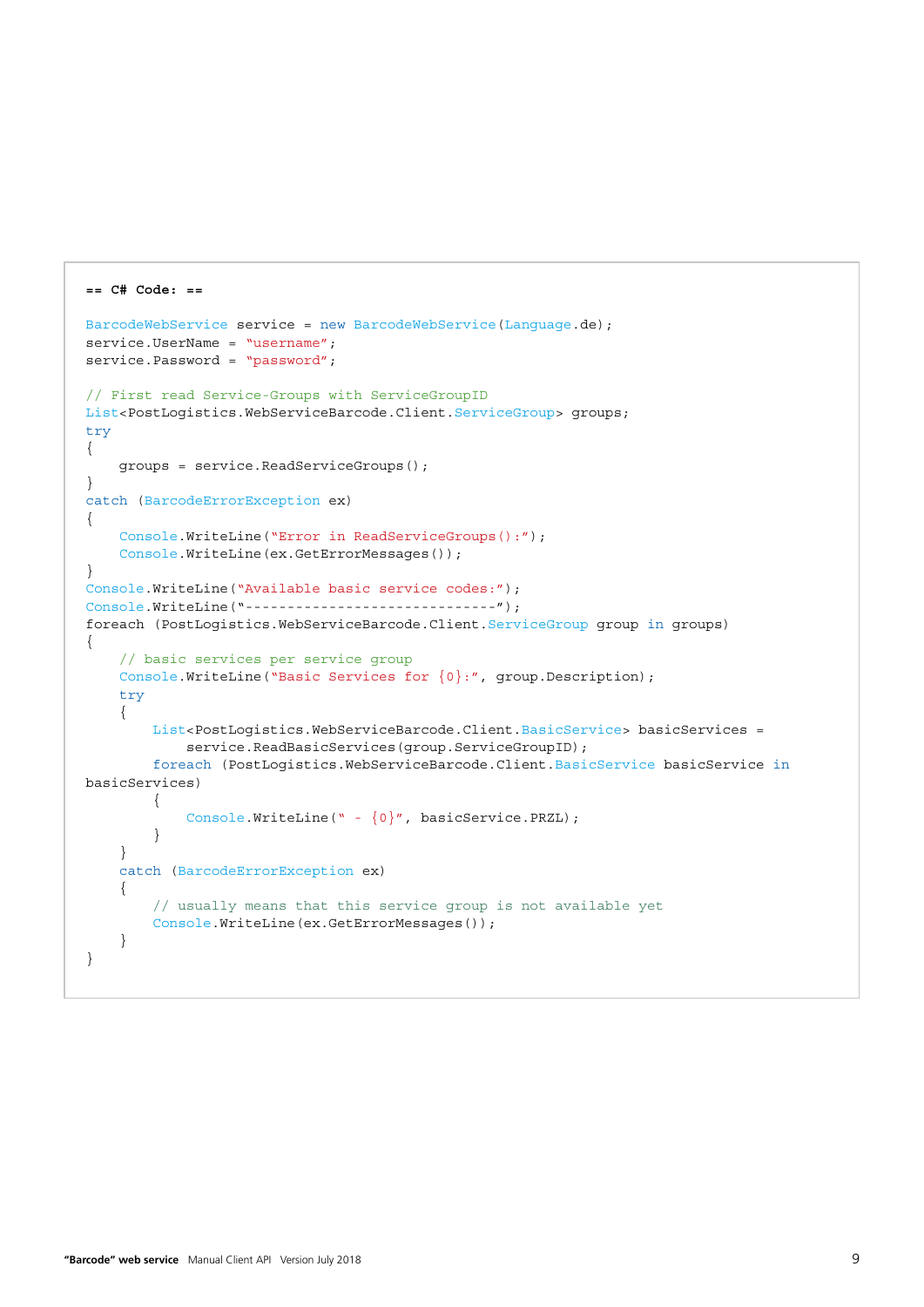#### <span id="page-9-0"></span>**3.3 Operation "Read basic services of a franking licence"**

With the operation **readAllowedServicesByFrankingLicense** information on availability of service groups and basic services for a specific franking licence can be requested.

```
== Java Code: ==
BarcodeWebService service = new BarcodeWebService(Language.DE); 
service.setLoginCredentials("username", "passwort");
// Read the allowed services for a given franking license
String frankingLicense = "franking license";
try {
    List<ReadAllowedServicesByFrankingLicenseResponse.ServiceGroups> allowedServices =
service.readAllowedServicesByFrankingLicense(frankingLicense, Language.DE);
     System.out.println("Allowed services for the franking license 60022220:");
     for (ReadAllowedServicesByFrankingLicenseResponse.ServiceGroups sgs : 
allowedServices) {
        ServiceGroup sq = sqs.qetServiceGroup();
         System.out.println("ServiceGroupDescription: " + sg.getDescription());
        System.out.println("PostID: " + sg.getServiceGroupID());
         System.out.println("Associated BasicServices with Description and PRZLs");
         for (BasicService bs : sgs.getBasicService()) {
             System.out.println("BasicServiceDescription: "+bs.getDescription());
             System.out.println("Associated PRZLs: ");
            int counter = 1;
             for (String s : bs.getPRZL()) {
                 System.out.println("PRZL " + counter + ": " + s);
                 counter++;
 }
         }
     }
} catch (BarcodeErrorException e) {
     // this occurs if the basic service does not exist.
     System.out.println("Errors: ");
     System.out.println(e.getErrorMessages());
}
```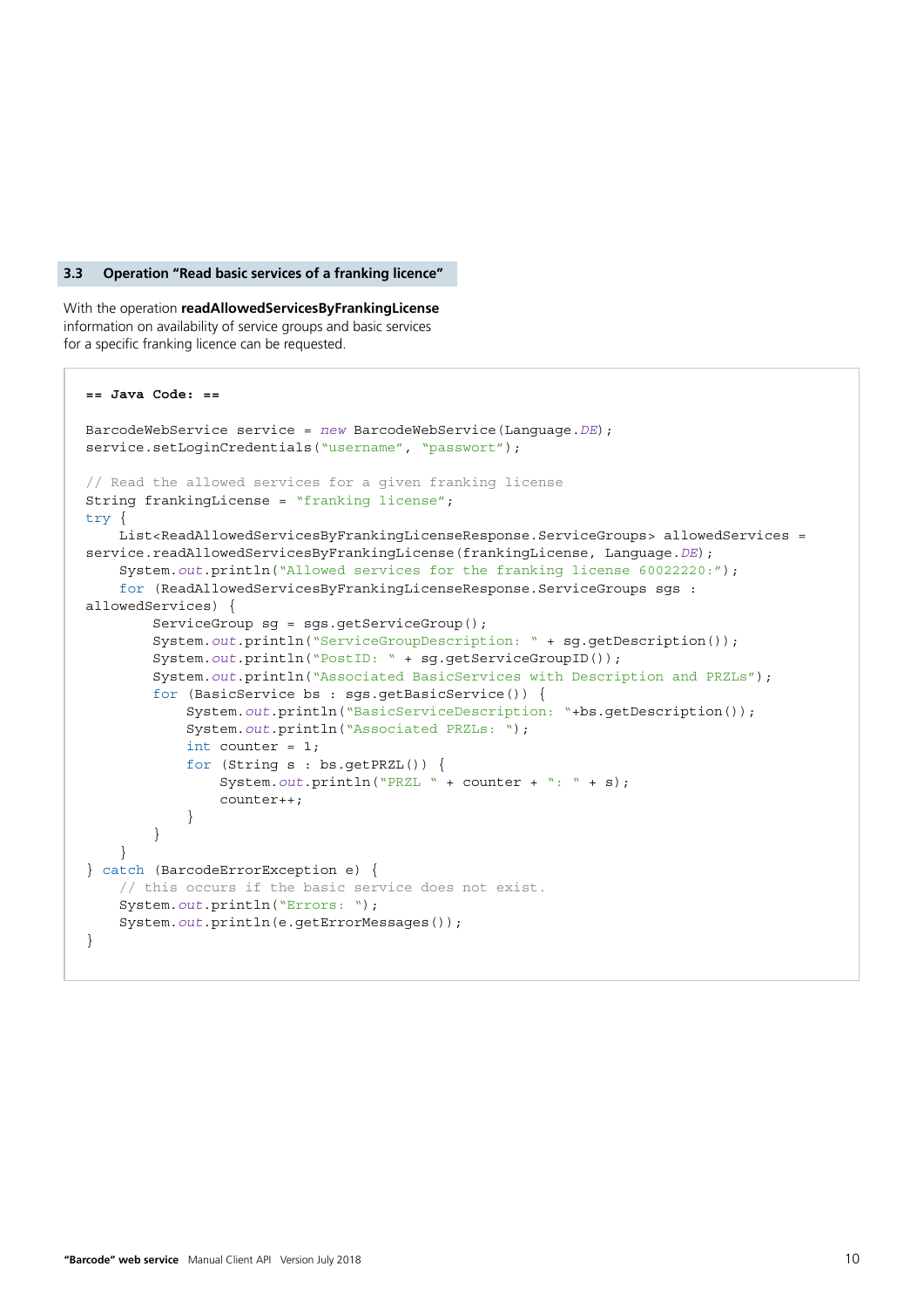```
== C# Code: ==
BarcodeWebService service = new BarcodeWebService(Language.de);
service.UserName = "username";
service.Password = "password";
// Read allowedServices with a test franking license
List<AllowedService> allowedServices;
int listCounter = 1;
try
{
    allowedServices = service.ReadAllowedServicesByFrankingLicense(FrankingLicense);
     foreach (AllowedService allowedService in allowedServices)
\{ PostLogistics.WebServiceBarcode.Client.ServiceGroup sg = 
allowedService.ServiceGroup;
        Console.WriteLine("********** ServiceGroups Element Nr. " + listCounter + 
" * * * * * * * * * * * " );
         Console.WriteLine("ServiceGroupDescription: " + sg.Description);
         Console.WriteLine("PostID: " + sg.ServiceGroupID);
        Console.WriteLine("*********** List of BasicServices **********");
         foreach (PostLogistics.WebServiceBarcode.Client.BasicService bs in
allowedService.BasicServices)
         {
             Console.WriteLine("********** BasicService Element **********");
             Console.WriteLine("BasicServiceDescription: " + bs.Description);
            int counter = 1;
             if (bs.PRZL != null)
\{ foreach (String przl in bs.PRZL)
{
                     Console.WriteLine("PRZL " + counter + ": " + przl);
                     counter++;
 }
 }
 }
        Console.WriteLine("");
         Console.WriteLine("********** (END ServiceGroups Element Nr. " + listCounter + 
"\, ***********");
        Console.WriteLine("");
         listCounter++;
     }
}
catch (BarcodeErrorException ex)
{
     Console.WriteLine(Fehler in WebService Aufruf 
ReadAllowedServicesByFrankingLicense():");
    Console.WriteLine(ex.GetErrorMessages());
}
```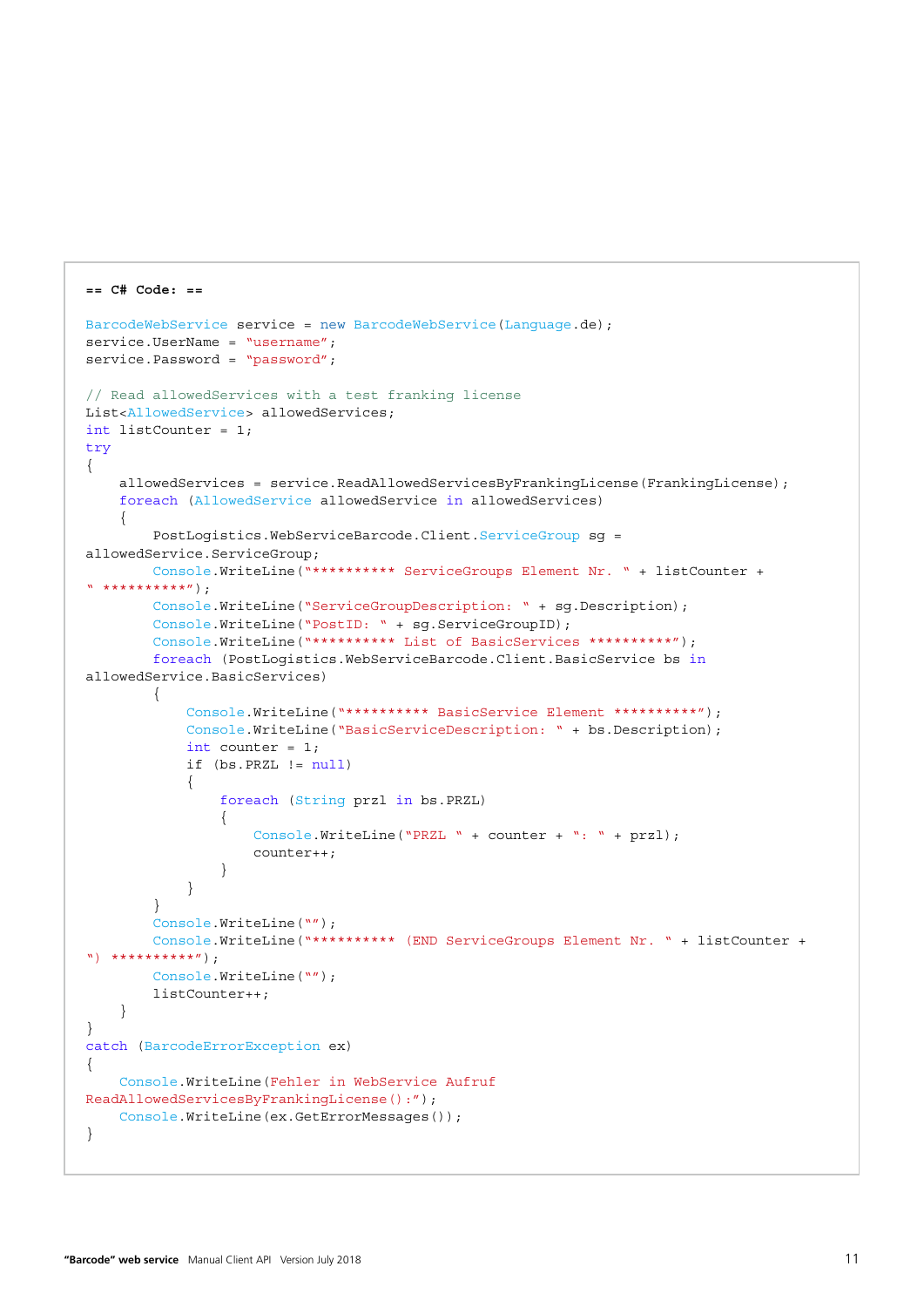#### <span id="page-11-0"></span>**3.4 Operation "Read additional services"**

The **readAdditionalServices** operation can be used to call up the additional services currently available, with the respective service codes for each basic service.

```
== Java Code: ==
BarcodeWebService service = new BarcodeWebService(Language.DE); 
service.setLoginCredentials("username", "passwort");
// Read available additional service codes for "Sperrgut Priority".
try {
    List<AdditionalService> additionalServices = service.readAdditionalServices
(BasicServiceCode.PRI, BasicServiceCode.SP);
     System.out.println("Available additonal services for PRI, SP:");
     for (AdditionalService additionalService : additionalServices) {
         System.out.println(additionalService.getPRZL() + ": " + 
         additionalService.getDescription());
     }
} catch (BarcodeErrorException e) {
     // this occurs if the basic service does not exist
System.out.println("Error in readAdditionalServices(): " + e.qetErrorMessaqes());
}
```

```
== C# Code: ==
BarcodeWebService service = new BarcodeWebService(Language.de);
service.UserName = "username";
service.Password = "password";
// Read available additional service codes for "Sperrgut Priority".
try
{
     List<AdditionalService> additionalServices = 
         service.ReadAdditionalServices(BasicServiceCode.PRI,
         BasicServiceCode.SP);
     Console.WriteLine("Available additional services for PRI, SP:");
     foreach (AdditionalService additionalService in additionalServices)
     {
         Console.WriteLine("{0} : {1}", additionalService.PRZL, 
            additionalService.Description);
     }
}
catch (BarcodeErrorException ex)
{
     // this occurs if the basic service does not exist.
     Console.WriteLine("Error in ReadAdditionalServices():");
    Console.WriteLine(ex.GetErrorMessages());
}
```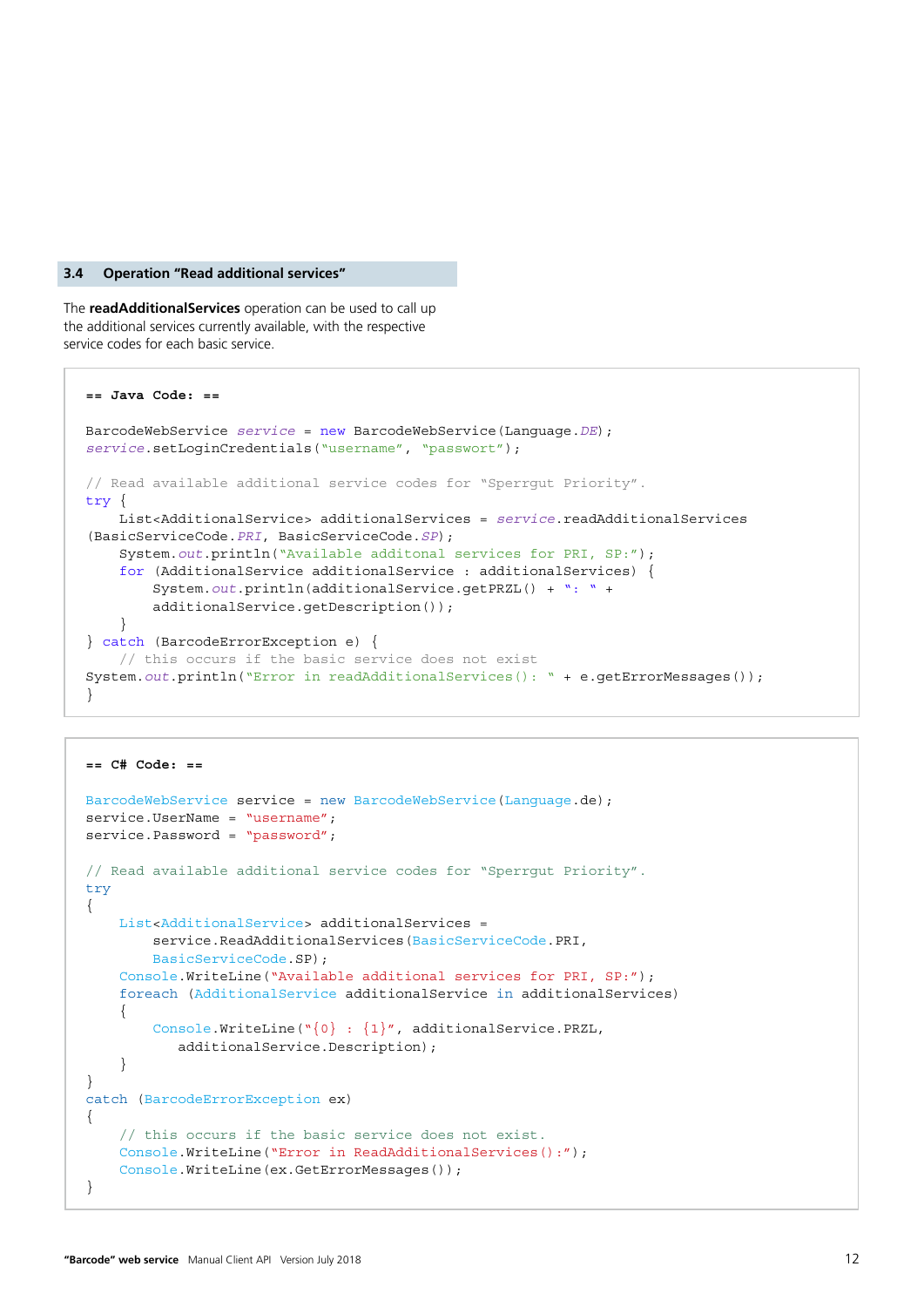#### <span id="page-12-0"></span>**3.5 Operation "Read delivery instructions"**

The **readDeliveryInstructions** operation can be used to call up the delivery instructions currently available, with the respective service codes of each basic service.

```
== Java Code: ==
BarcodeWebService service = new BarcodeWebService(Language.DE); 
service.setLoginCredentials("username", "passwort");
// Read available delivery instruction codes for basic service PRI, SP:
try {
     List<DeliveryInstructions> deliveryInstructions = 
         service.readDeliveryInstructions(BasicServiceCode.PRI,
             BasicServiceCode.SP);
     System.out.println("Available delivery instructions for 
         basic service PRI, SP:");
     for (DeliveryInstructions zaw : deliveryInstructions) {
         System.out.println(zaw.getPRZL() + ": " + zaw.getDescription());
     }
} catch (BarcodeErrorException e) {
     // this occurs if the basic service does not exist.
     System.out.println("Errors: ");
     System.out.println(e.getErrorMessages());
}
```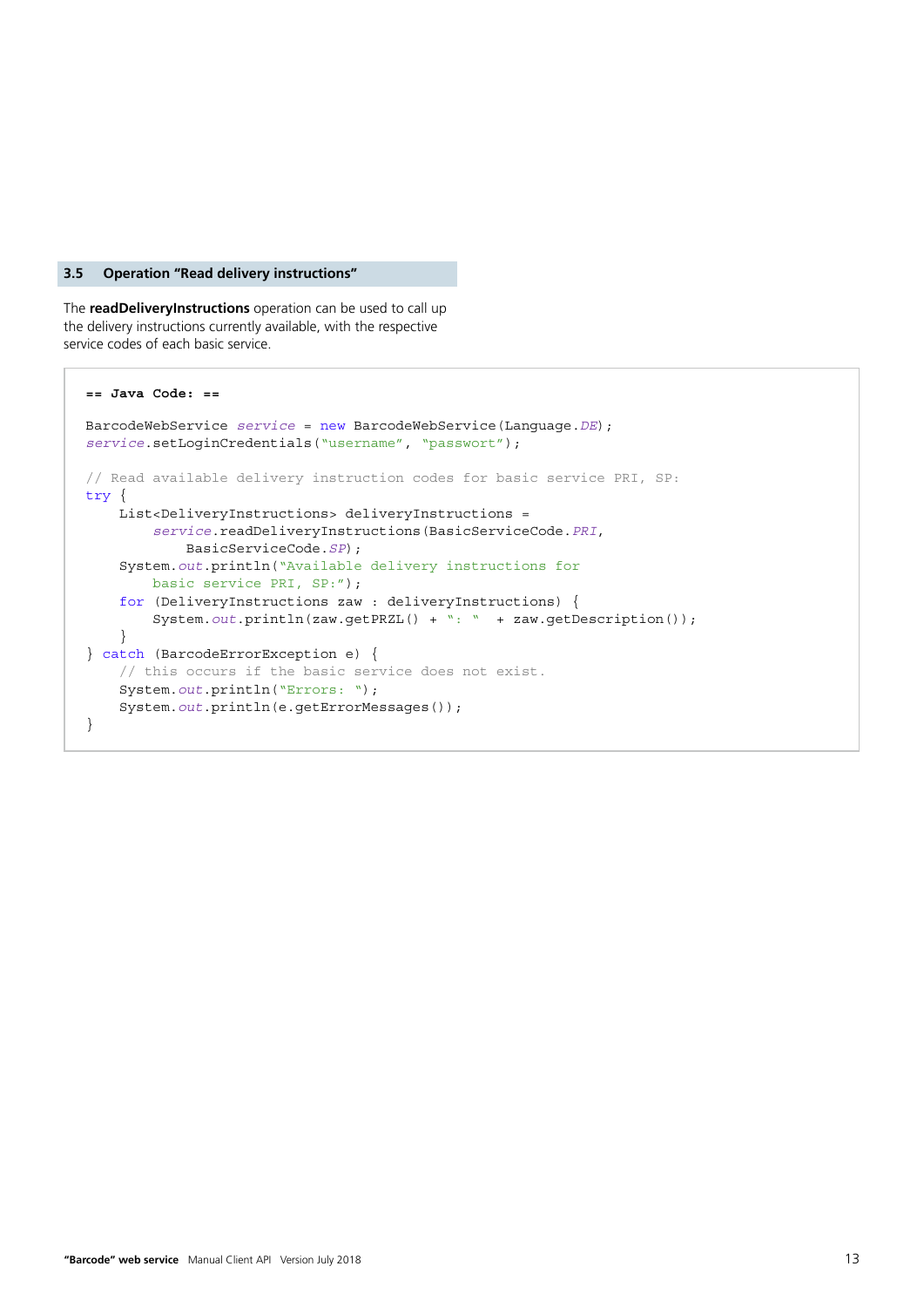```
== C# Code: ==
BarcodeWebService service = new BarcodeWebService(Language.de);
service.UserName = "username";
service.Password = "password";
// First get all available service groups.
List<PostLogistics.WebServiceBarcode.Client.ServiceGroup> groups = 
service.ReadServiceGroups();
// Get available label layouts for each service group and display them
Console.WriteLine ("Supported delivery instructions per basic service ...");
Console.WriteLine ("=====================================================");
foreach (PostLogistics.WebServiceBarcode.Client.ServiceGroup group in groups) 
{
    Console.WriteLine("for ServiceGroup '" + qroup.Description + "':");
    try {
         List<PostLogistics.WebServiceBarcode.Client.BasicService> basicServices = 
service.ReadBasicServices(group.ServiceGroupID);
         foreach (PostLogistics.WebServiceBarcode.Client.BasicService basicService in
basicServices)
        {
              Console.WriteLine(" - " + basicService.PRZL + ": ");
              String[] basicServiceCodes = basicService.PRZL;
              List<DeliveryInstruction> deliveryInstructions = 
service.ReadDeliveryInstructions(basicServiceCodes);
            foreach (DeliveryInstruction deliveryInstruction in deliveryInstructions)
\{ Console.WriteLine(deliveryInstruction.PRZL);
               Console.WriteLine(", ");
 }
            Console.WriteLine ("");
 }
         }
         catch (BarcodeErrorException ex)
\{ // This usually means, that this service group is currently not supported at all.
        Console.WriteLine("Error in WebService call to ReadDeliveryInstructions:");
         Console.WriteLine(ex.GetErrorMessages());
    }
}
```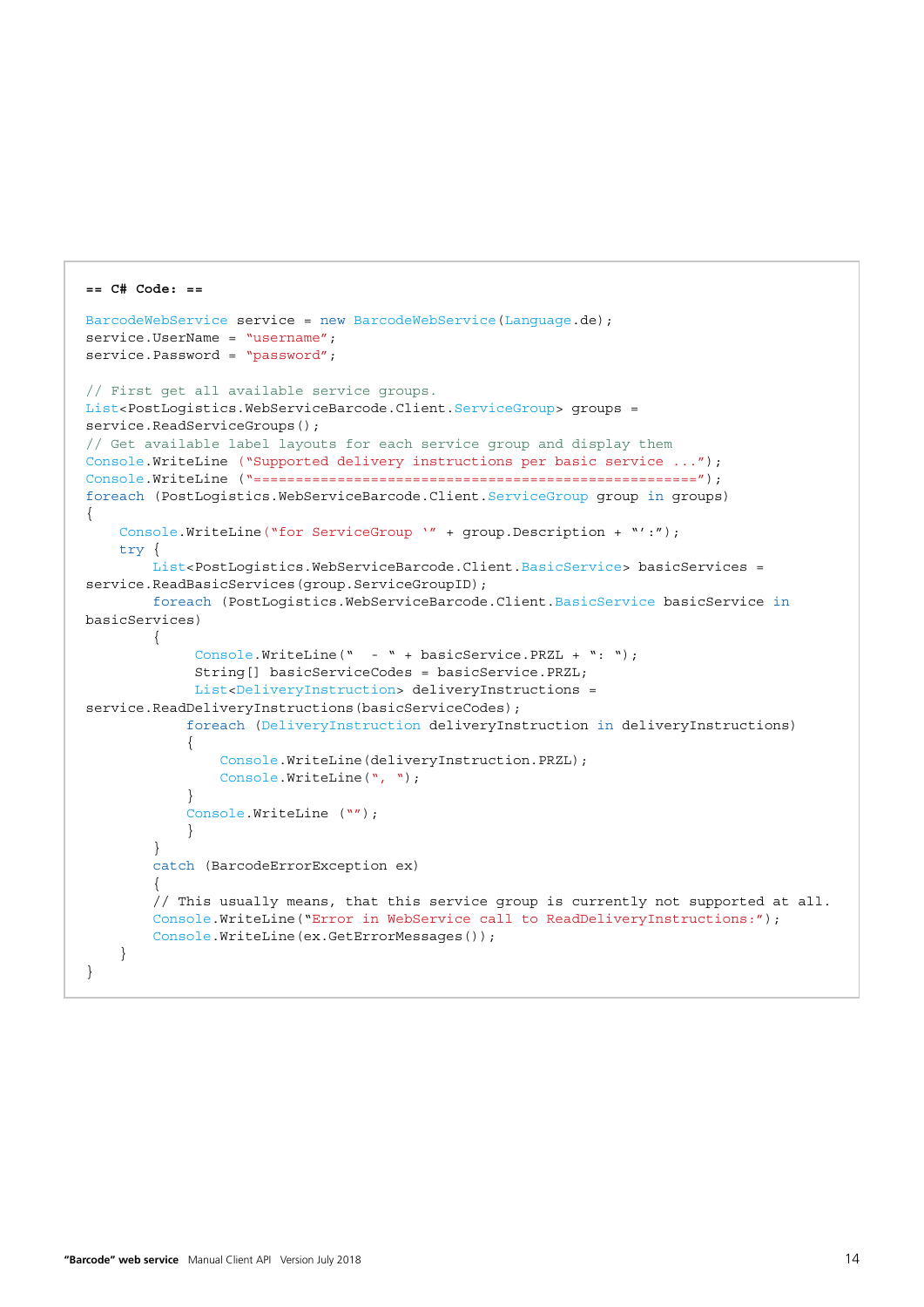#### <span id="page-14-0"></span>**3.6 Operation "Read notations"**

With the operation **readLabelLayouts** information on momentarily availability of notations for a valid combination PRZLs can be requested.

```
== Java Code: ==
BarcodeWebService service = new BarcodeWebService(Language.DE);
service.setLoginCredentials("username", "passwort");
// First get all available service groups with serviceGroupID.
List<ServiceGroup> groups;
try {
     groups = service.readServiceGroups();
} catch (BarcodeErrorException e) {
     System.out.println("Error in readServiceGroups(): ");
     System.out.println(e.getErrorMessages());
     return;
}
// Get available label layouts for each service group and display them
System.out.println("Available Label Layouts:");
System.out.println("========================");
for (ServiceGroup group : groups) {
     System.out.println("LabelLayouts for '" + group.getDescription() + "':");
     List<BasicService> basicServices;
    try {
       basicServices = service.readBasicServices(group.getServiceGroupID());
    } catch (BarcodeErrorException e) {
        System.out.println("Error in readBasicServices(): ");
         System.out.println(e.getErrorMessages());
         return;
}
for (BasicService basicService : basicServices) {
    try {
       System.out.println("for BasicService " + basicService.getDescription());
        // read label layouts with a valid combination of PRZLs (here extracted from a 
given BasicService)
        List<LabelLayoutResponse> layouts = service.readLabelLayouts
(basicService.getPRZL());
        for (LabelLayoutResponse layout : layouts) {
             System.out.print(" - " + layout.getLabelLayout() + ": ");
             System.out.print(" max. " + layout.getMaxServices() + " services ");
             System.out.print(" and " + layout.getMaxDeliveryInstructions()
              + " delivery instructions per label, ");
             if (layout.isFreeTextAllowed()) {
                System.out.println("freetext allowed.");
             } else {
                 System.out.println("freetext not allowed.");
 }
         }
    } catch (BarcodeErrorException e) {
        // This usually means, that this service group is currently not supported at all.
        System.out.println(e.getErrorMessages());
    }
}
```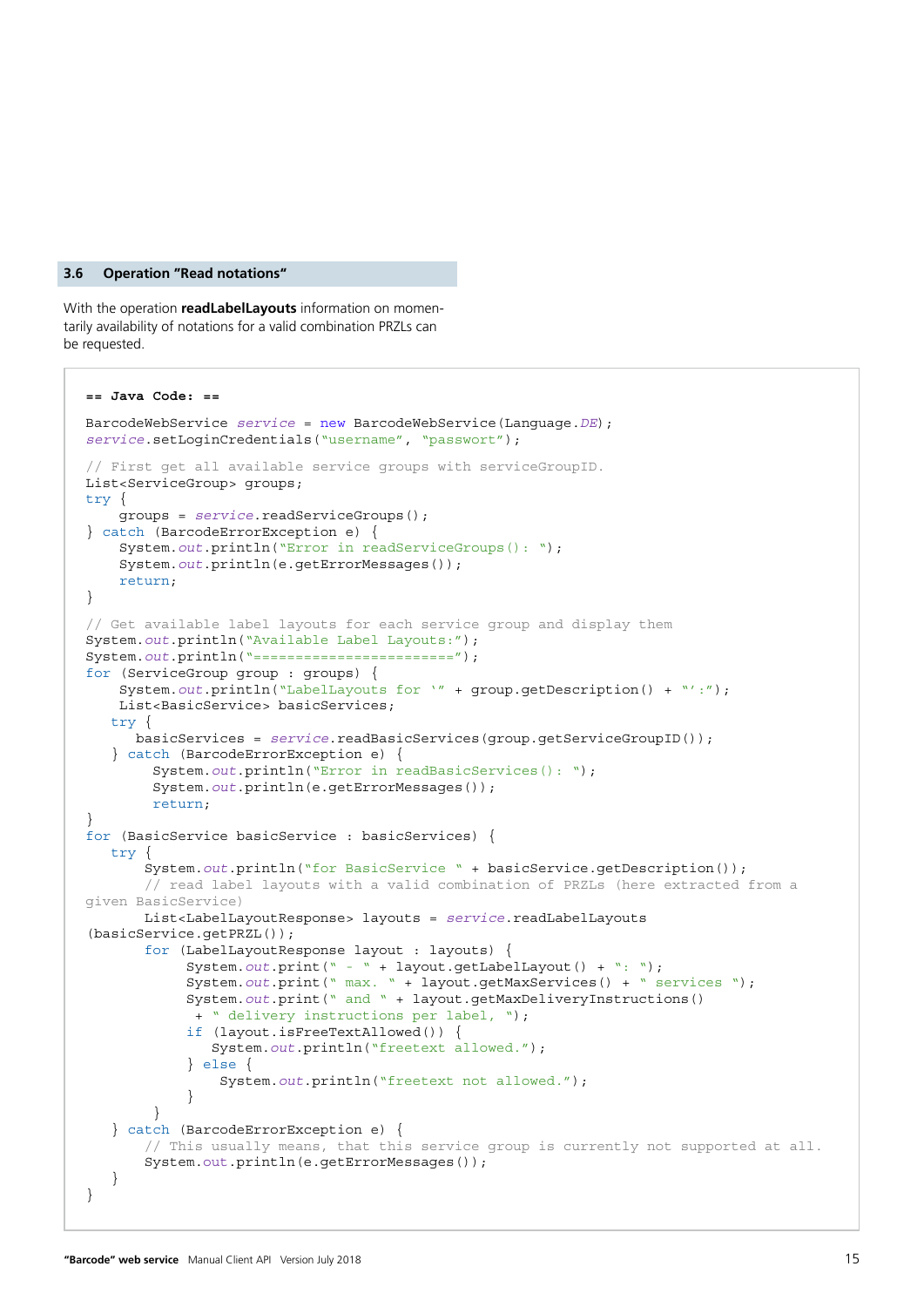```
== C# Code: ==
BarcodeWebService service = new BarcodeWebService(Language.de);
service.UserName = "username";
service.Password = "password";
// First get all available service groups with serviceGroupID.
List<PostLogistics.WebServicebarcode.Client.ServiceGroup> groups;
try
{
     groups = service.ReadServiceGroups();
}
catch (BarcodeErrorException ex)
{
     Console.WriteLine("Error in ReadServiceGroups():");
     Console.WriteLine(ex.GetErrorMessages());
}
// Get available label layouts for each service group and display them
Console.WriteLine("Available Label Layouts:");
Console.WriteLine("========================");
foreach (PostLogistics.WebServicebarcode.Client.ServiceGroup group in groups)
{
    Console.WriteLine(LabelLayouts for '{0}':", group.Description);
    List<PostLogistics.WebServiceBarcode.Client.BasicService> basicServices;
     try
\{ basicServices = service.ReadBasicServices(group.ServiceGroupID);
        foreach (PostLogistics.WebServiceBarcode.Client.BasicService basicService in
basicServices)
         {
             try
\{Console.WriteLine("for BasicService " + basicService.Description);
             // read label layouts with a valid combination of PRZLs (here extracted from 
a given BasicService)
           List<PostLogistics.WebServiceBarcode.Client.LabelLayout> layouts =
service.ReadLabelLayouts(basicService.PRZL);
            Foreach (PostLogistics.WebServiceBarcode.Client.LabelLayout layout in 
layouts)
\{ Console.WriteLine(" - " + layout.Layout + ": ");
                 Console.WriteLine(" max. " + layout.MaxServices + " services ");
                 Console.WriteLine(" and " + layout.MaxDeliveryInstructions + " delivery 
instructions per label, ");
                if (layout.FreeTextAllowed)
{
                    Console.WriteLine("freetext allowed.");
 }
                 else
{
```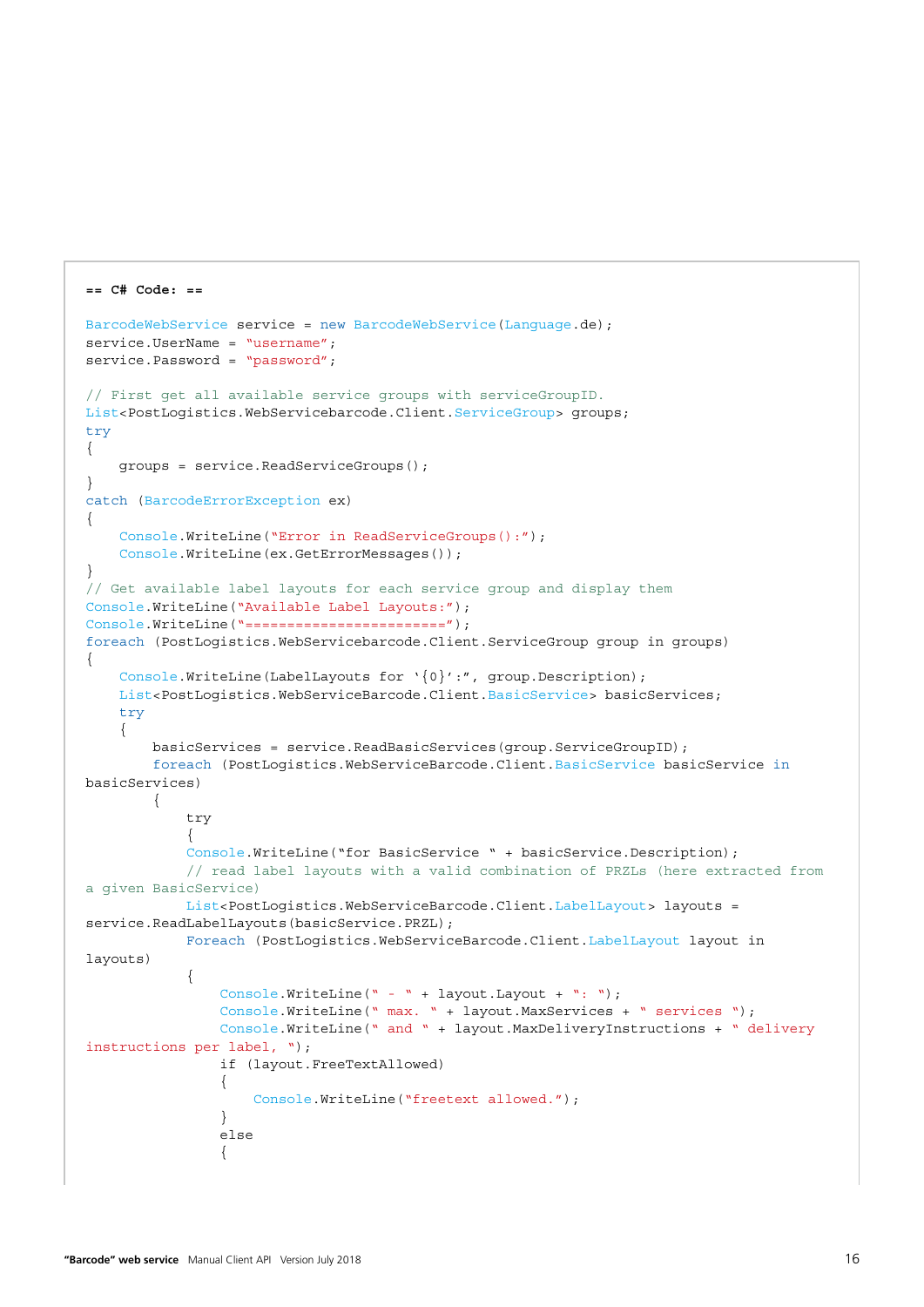```
 Console.WriteLine("freetext not allowed.");
 }
             }
         }
         catch (BarcodeErrorException ex)
         {
             Console.WriteLine(ex.GetErrorMessages());
         }
     }
}
catch (BarcodeErrorException ex)
{
     Console.WriteLine("Error in ReadBasicServices(): ");
     Console.WriteLine(ex.GetErrorMessages());
}
```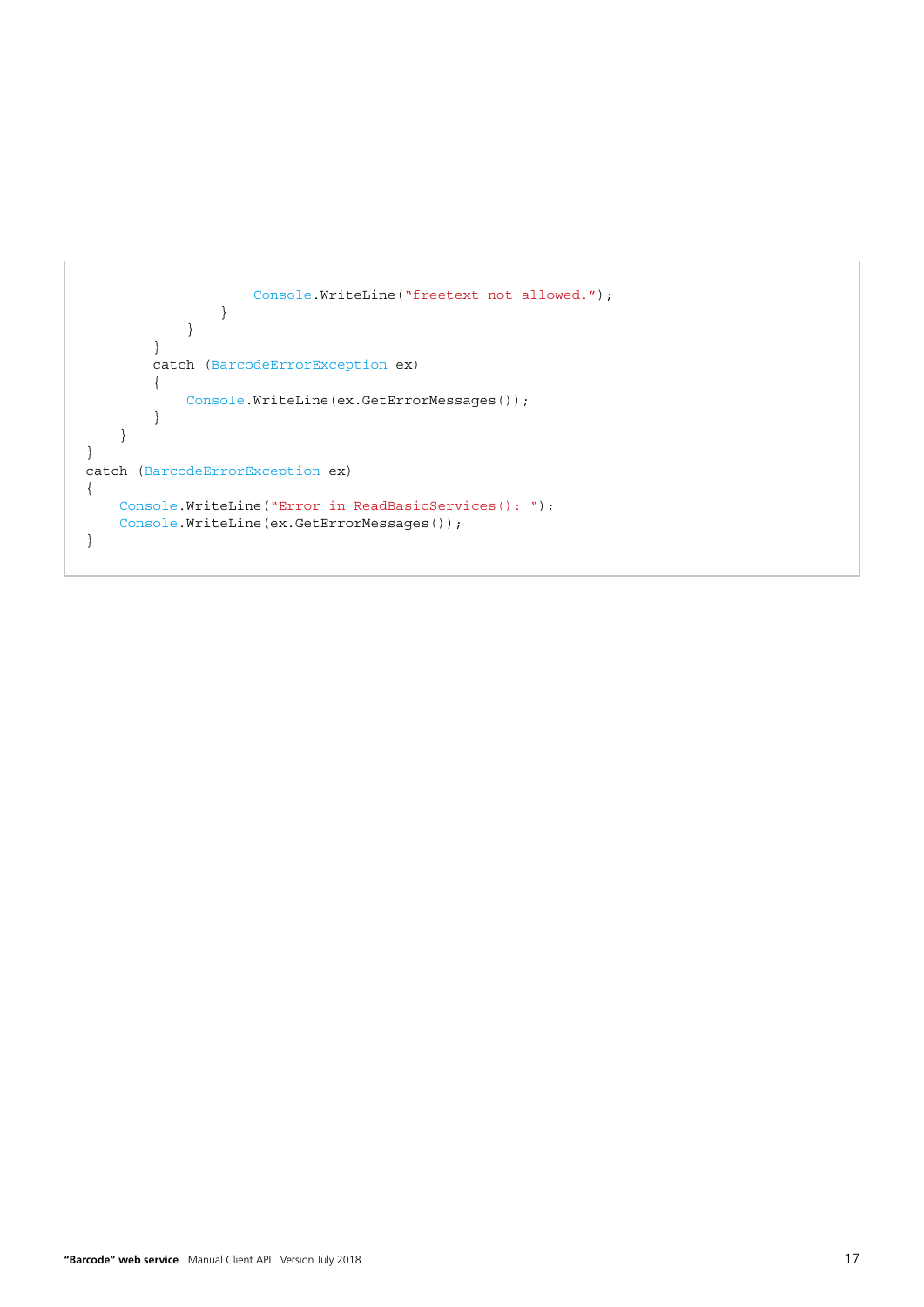## <span id="page-17-0"></span>**4 Validation operation**

The web service makes an operation available in order to validate a combination of service codes for a label request. The system checks that the service codes contained in the request (basic service, additional services and delivery instructions) can be combined. The system also checks whether the codes used are permitted in the chosen label format (A5, A6, A7 or FE). Only a certain number of service codes and delivery instructions are permitted, depending on the format.

The interface of the client API libraries uses the same Barcode-LabelRequest classes as the **generateLabel** methods as the input for validation. The advantage of this is that the requests generated can easily be checked in advance for the correct service code combinations. Naturally, the web service performs the same validation when the **generateLabel** methods are called up.

The service codes currently available are available in special constant classes as string constants: **BasicServiceCode, AdditionalServiceCode** and **DeliveryInstructionCode**. These classes only contain the codes that were available at the time the "Barcode" web service client API was developed. Occasionally, additional codes may be subsequently added and passed on as normal strings. The read operations must be used in order to receive all the current codes.

The following example demonstrates a check on a combination of basic service codes, additional service codes and delivery instruction codes.

```
== Java Code: ==
BarcodeWebService service = new BarcodeWebService(Language.DE);
service.setLoginCredentials("username", "passwort");
// Set label layout to validate allowed service codes for 
// (otherwise the default is used)
service.setLabelLayout(LabelFormat.A5);
// Label request with basic service code(s) (PRI = Priority)
BarcodeLabelRequest request = service.createLabelRequest();
request.addServiceCode(BasicServiceCode.PRI);
// additional service codes
request.addServiceCode(AdditionalServiceCode.FRA);
request.addServiceCode("SI");
// delivery instruction codes
request.addServiceCode(DeliveryInstructionCode.ZAW3213);
request.addServiceCode("ZAW3215");
// set the country required to validate the combination
request.setCountryIsoCode("CH");
// validation
ValidationResponse result = service.validateCombination(request);
if (!result.hasErrors()) {
    System.out.println("Validation was successful.");
} else {
     System.out.println("Validation has ERRORS: ");
     for (BarcodeError error : result.getErrors()) {
        System.out.println(error.getCode() + " - " + error.getMessage());
 }
}
if (result.hasWarnings()) {
     System.out.println("WARNINGS: ");
     for (BarcodeWarning warning : result.getWarnings()) {
        System.out.println(warning.getCode() + " - " + warning.getMessage());
     }
}
```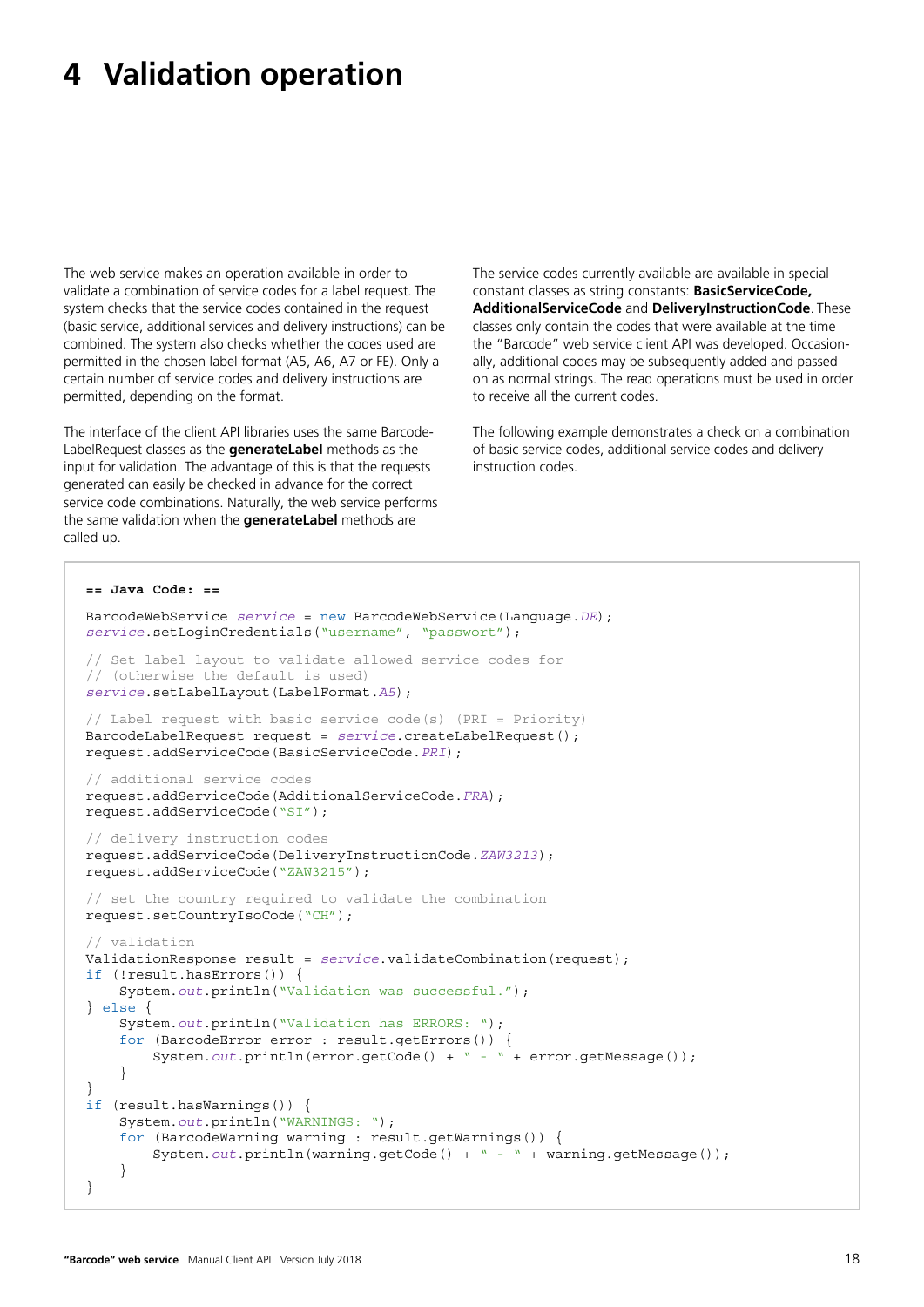```
== C# Code: ==
BarcodeWebService service = new BarcodeWebService(Language.de);
service.UserName = "username";
service.Password = "password";
// Set label layout to validate allowed service codes for 
// (otherwise the default is used)
service.LabelLayout = LabelFormat.A5;
// Label request with basic service code(s) (PRI = Priority)
BarcodeLabelRequest request = service.CreateLabelRequest();
request.AddServiceCode(BasicServiceCode.PRI);
// additional service codes
request.AddServiceCode(AdditionalServiceCode.FRA);
request.AddServiceCode("SI");
// delivery instruction codes
request.AddServiceCode(DeliveryInstructionCode.ZAW3213);
request.AddServiceCode("ZAW3215");
// set the country required to validate the combination
request.AddCountryIsoCode("CH");
// validation
ValidationResponse result = service.ValidateCombination(request);
if (!result.HasErrors())
{
     Console.WriteLine("Validation was successful.");
}
else
{
     Console.WriteLine("Validation has ERRORS: ");
     foreach (ErrorsTypeError error in result.GetErrors())
     {
         Console.WriteLine(error.Code + " - " + error.Message);
     }
}
if (result.HasWarnings())
{
     Console.WriteLine("Validation has WARNINGS: ");
     foreach (WarningsTypeWarning warning in result.GetWarnings())
     {
         Console.WriteLine(warning.Code + " - " + warning.Message);
     }
}
```
This example validates without errors.

```
If, however, in the examples "ZAW3215" is replaced with 
"ZAW3222" the web service request replies with a correspond-
ing validation error message.
```
There is another **validateCombinations** method that can be used to validate several **BarcodeLabelRequests** at once in a single Query web service.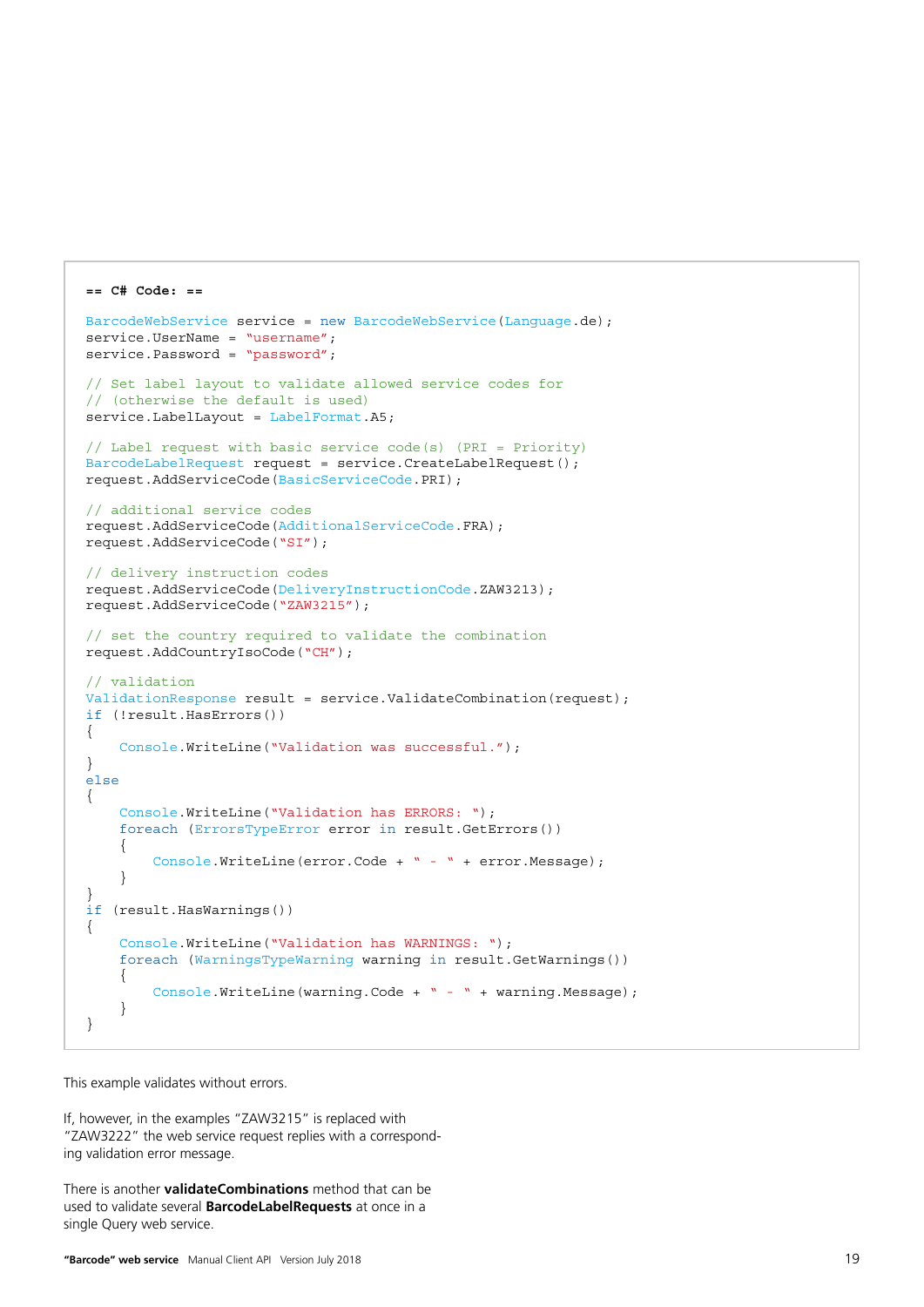# <span id="page-19-0"></span>**5 Label/Barcode Generation**

#### **5.1 Label/Barcode generation**

The operation to generate address labels expects two parameters to be input:

- **SenderAddress:** self-explanatory
- **LabelRequest:** the required parameters, including recipient address for an address label to be generated

#### **There are two possible methods for calling up this opera-**

**tion:** one for generating a single address label and one for generating several address labels with barcode in one request.

| class FacadeGenerateLabel                                                                                                                                                                                                              |
|----------------------------------------------------------------------------------------------------------------------------------------------------------------------------------------------------------------------------------------|
| <b>BarcodeWebService</b>                                                                                                                                                                                                               |
|                                                                                                                                                                                                                                        |
| + createLabelRequest(): BarcodeLabelRequest<br>+ generateLabel(SenderAddress, BarcodeLabelRequest): BarcodeLabelResponse<br>+ generateLabels(SenderAddress, BarcodeLabelRequest[]): List <barcodelabelresponse></barcodelabelresponse> |

The factory method **createLabelRequest** should be used to create a **BarcodeLabelRequest** instance. This method ensures that the requests are initialized with a sequential **itemID.** If necessary, the **itemID** can also be set independently. However, in this case the uniqueness of the **itemID** within a **generate-Label** request must be ensured.

The generated labels are returned as BarcodeLabelResponse objects. A BarcodeLabelResponse can in turn contain error messages (in the chosen language), if the corresponding address label could not be generated with the desired attributes. Otherwise, the generated address label is contained in the corresponding file format in the **LabelBinaryData** property. These binary data can be saved as, for example, an image file.

The following example demonstrates how a simple, individual address label can be generated and the response read.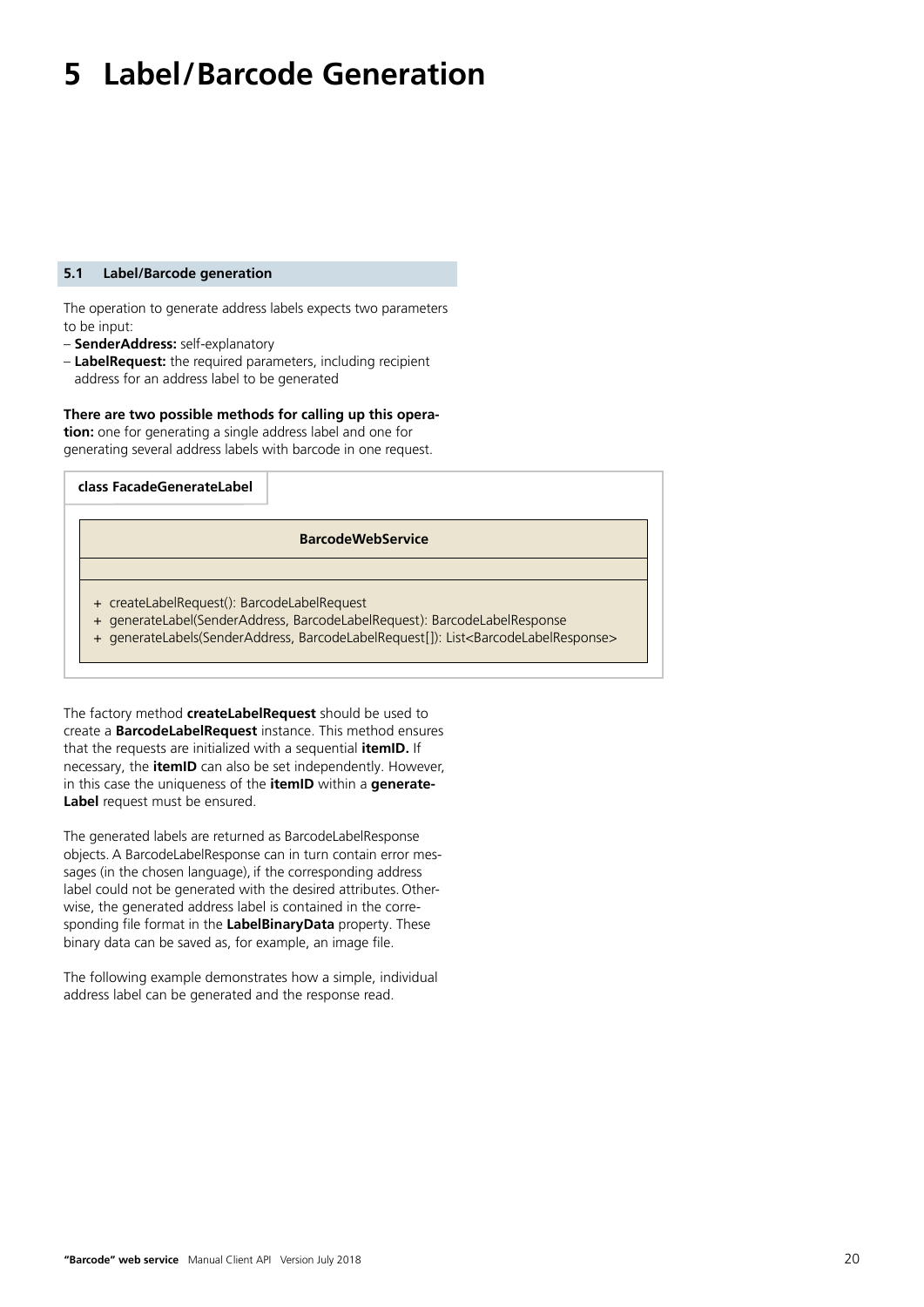```
BarcodeWebService service = new BarcodeWebService(Language.DE); 
service.setLoginCredentials("username", "passwort");
// Franking licence (mandatory!):
// this has to be a valid license for your barcode web service user account
service.setFrankingLicense("12345678");
// enable/disable print preview
service.setPrintPreview(false);
// sender address
SenderAddress sender = new SenderAddress();
sender.setName1("Meier AG");
sender.setStreet("Viktoriaplatz 10");
sender.setZIP("8048");
sender.setCity("Zürich");
// BarcodeLabelRequest with recipient address
BarcodeLabelRequest labelRequest = service.createLabelRequest();
RecipientAddress address = labelRequest.getAddress();
address.setFirstName("Melanie");
address.setName1("Steiner");
address.setName2 ("Müller AG");
address.setName3 ("Abteilung Marketing");
address.setAddressSuffix ("Gebäude 6-Ost");
address.setStreet("Viktoriastrasse");
address.setHouseNo("21a");
address.setZIP("3030");
address.setCity("Bern");
// Add notification services with Builder-pattern and immediate validation
NotificationService.Builder notificationServiceBuilder = 
    new NotificationService.Builder(
       NotificationService.NotificationType.CODE_1, Language.DE); 
NotificationService notificationService = 
    notificationServiceBuilder.email("test@test.ch")
                              .freeText1("Test 1")
                              .freeText2("Test 2").build();
labelRequest.addNotificationService(notificationService);
// set service-code
labelRequest.addServiceCode(BasicServiceCode.ECO);
// Service call generateLabel:
BarcodeLabelResponse response = service.generateLabel(sender, labelRequest);
// display response information
try {
     // read binary label image data
     // (throws an Exception if error in the response)
     byte[] binaryData = response.getLabelBinaryData();
```
**== Java Code: ==**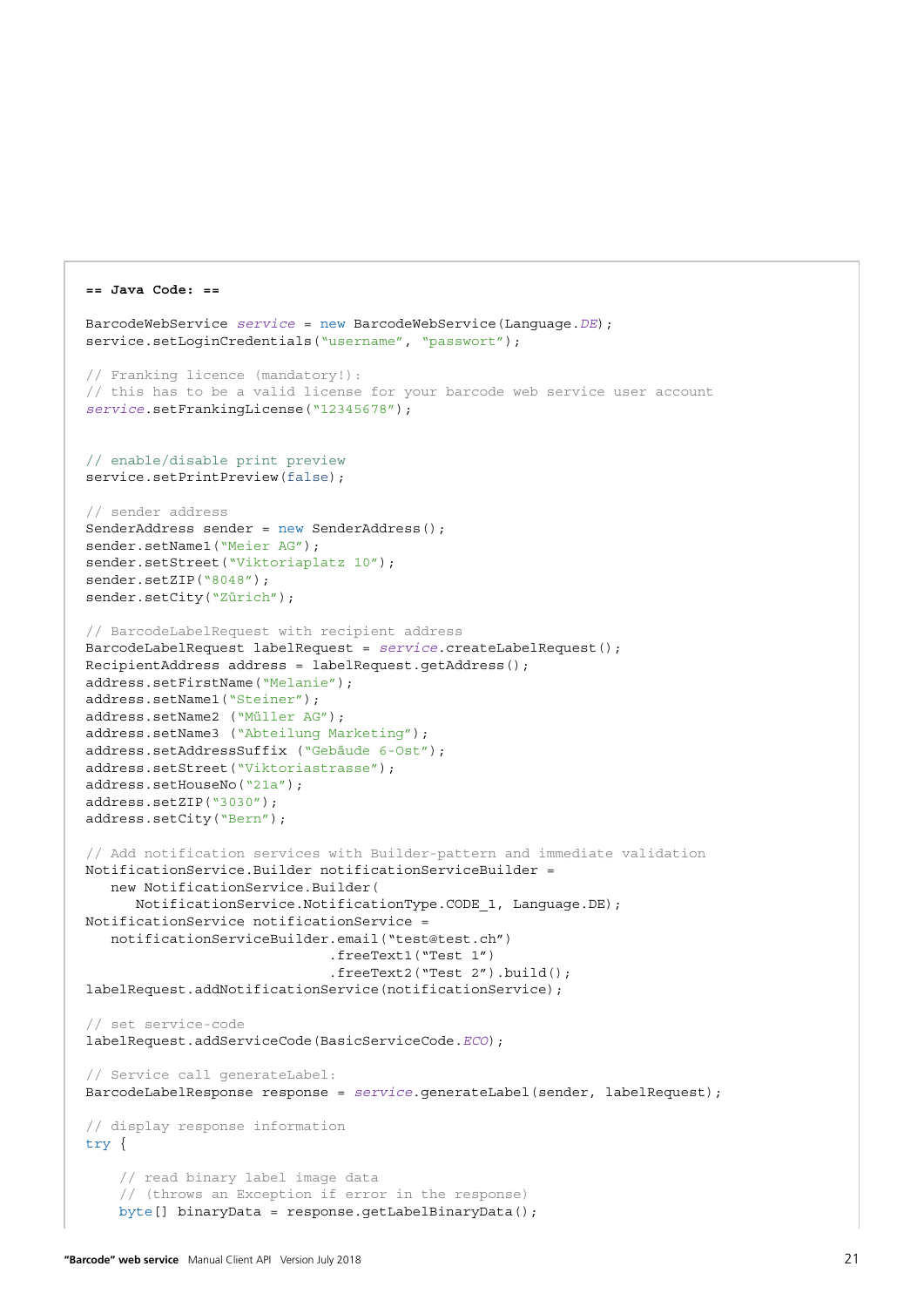```
 // dsplay barcode information
     System.out.println("Barcode successfully generated: " + 
           response.getIdentCode());
    System.out.print(" Binary-Data: " + response.getImageFileType());
    System.out.print(", " + response.getImageResolution() + " DPI, ");
     System.out.print(response.isColorPrintRequested() ? "color, " : "black, ");
     System.out.println(binaryData.length + " bytes");
} catch (BarcodeErrorException e) {
// label not generated, display errors:
// (error messages are in the choosen language)
System.out.println("Barcode was not generated due to errors: ");
   System.out.println(e.getErrorMessages());
}
// Also display warning messages
if (response.hasWarnings()) {
    System.out.print(", WARNINGS:");
    System.out.println(concatMessages(response.getWarnings()));
}
```

```
== C# Code: ==
```

```
BarcodeWebService service = new BarcodeWebService(Language.de);
service.UserName = "username";
service.Password = "password";
// Franking licence (mandatory!):
// this has to be a valid license for your barcode web service user account
service.FrankingLicense = "12345678";
service.PrintPreview = false;
BarcodeLabelRequest labelRequest = service.CreateLabelRequest();
// Sender address
SenderAddress sender = new SenderAddress();
sender.Name1 = "Meier AG";
sender.Street = "Viktoriaplatz 10";
sender.Zip = "8048";sender.City = "Zürich";
// BarcodeLabelRequest with recipient address
RecipientAddress address = labelRequest.Address;
address.Title = "Frau";
address.FirstName = "Melanie";
address.Name1 = "Steiner";
address.Name2 = "Müller AG";
address.Name3 = "Abteilung Marketing";
address.AddressSuffix = "Gebäude 6-Ost";
address.Street = "Viktoriastrasse";
address.HouseNo = "21a";
```
address.Zip =  $"3030"$ ; address.City = "Bern";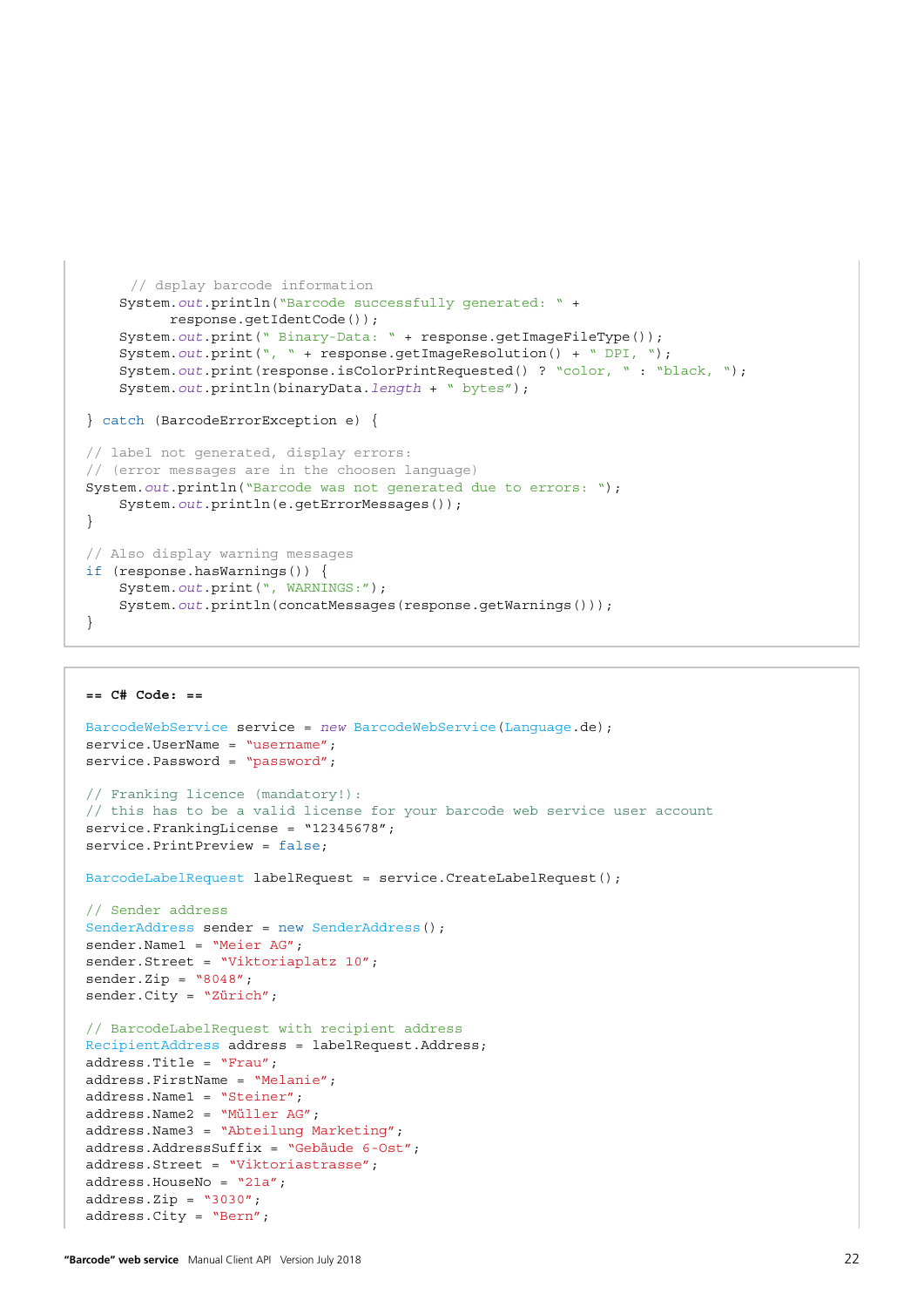```
// Add notification services
NotificationService.Builder notificationServiceBuilder = new NotificationService.Builder(
    NotificationService.NotificationType.CODE_1, Language.de);
NotificationService notificationService = notificationServiceBuilder.email
("test@test.ch").freeText1("Test 1").
     freeText2("Test 2").build();
labelRequest.AddNotificationService(notificationService);
// set service-code
labelRequest.AddServiceCode(BasicServiceCode.ECO);
// Service call generateLabel:
BarcodeLabelResponse response = service.GenerateLabel(sender, labelRequest);
// display response information
try
{
     // Read binary label image data
     // (throws an Exception if error in the response)
    byte[] binaryData = response.LabelBinaryData;
     // display barcode information
     Console.Write("Barcode successfully generated: " + response.IdentCode);
     Console.Write(" Binary-Data: " + response.ImageFileType);
     Console.Write(", " + response.ImageResolution + " DPI, ");
     Console.Write(response.ColorPrintRequested ? "color, " : "black, ");
     Console.WriteLine(binaryData.Length + " bytes");
}
catch (BarcodeErrorException ex)
{
     // label not generated, display errors:
      // (error messages are in the choosen language)
     Console.WriteLine("Barcode was not generated due to errors: ");
   Console.WriteLine(ex.GetErrorMessages());
}
// Also display warning messages
if (response.HasWarnings())
{
     Console.Write(", WARNINGS:");
    Console.WriteLine(response.GetWarnings());
}
```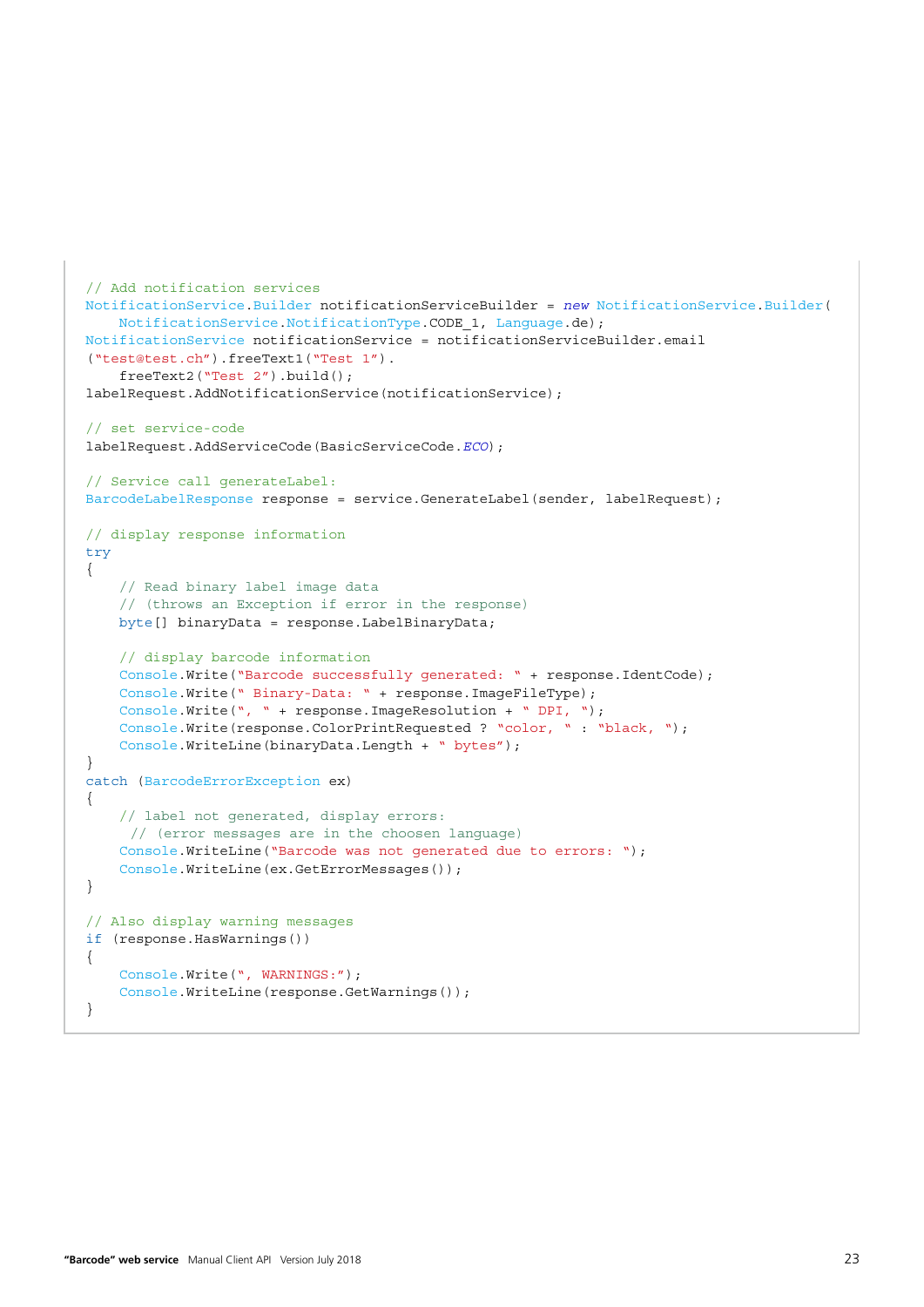#### <span id="page-23-0"></span>**5.2 Individual barcode generation**

With the operation **generateSingleBarcodes** the barcodes of an address label can be accessed individually. This operation is very similar to the operation **generateLabel** and is different only in that in the initiation certain parameters (PrintAdresses, Printpreview, labelLayout) cannot be set. The reply likewise is only slightly different. Instead of an individual label, a list of barcodes is generated.

```
== Java Code: ==
BarcodeWebService service = new BarcodeWebService(Language.DE); 
service.setLoginCredentials("username", "passwort");
// Franking licence (mandatory!):
// this has to be a valid license for your barcode web service user account
service.setFrankingLicense("12345678");
// enable/disable print preview
service.setPrintPreview(false);
// sender address
SenderAddress sender = new SenderAddress();
sender.setName1("Meier AG");
sender.setStreet("Viktoriaplatz 10");
sender.setZIP("8048");
sender.setCity("Zürich");
sender.setDomicilePostOffice("8048 Zürich");
// BarcodeLabelRequest with recipient address
SingleBarcodesRequest labelRequest = service.createSingleBarcodesRequest();
RecipientAddress address = labelRequest.getAddress();
address.setTitle("Frau");
address.setFirstName("Melanie");
address.setName1("Steiner");
address.setStreet("Viktoriastrasse");
address.setHouseNo("21a");
address.setZIP("3030");
address.setCity("Bern");
// set service-code
labelRequest.addServiceCode("RINL");
labelRequest.addServiceCode("eAR");
labelRequest.addServiceCode("ZAW2511");
// Service call generateLabel:
SingleBarcodesResponse response = service.generatesingleBarcodes(sender, labelRequest);// display response information
try {
     // Read binary barcodes data
     // (throws an Exception if error in the response)
    List<br/>byte[]> binaryData = response.getBarcodesBinaryData();
```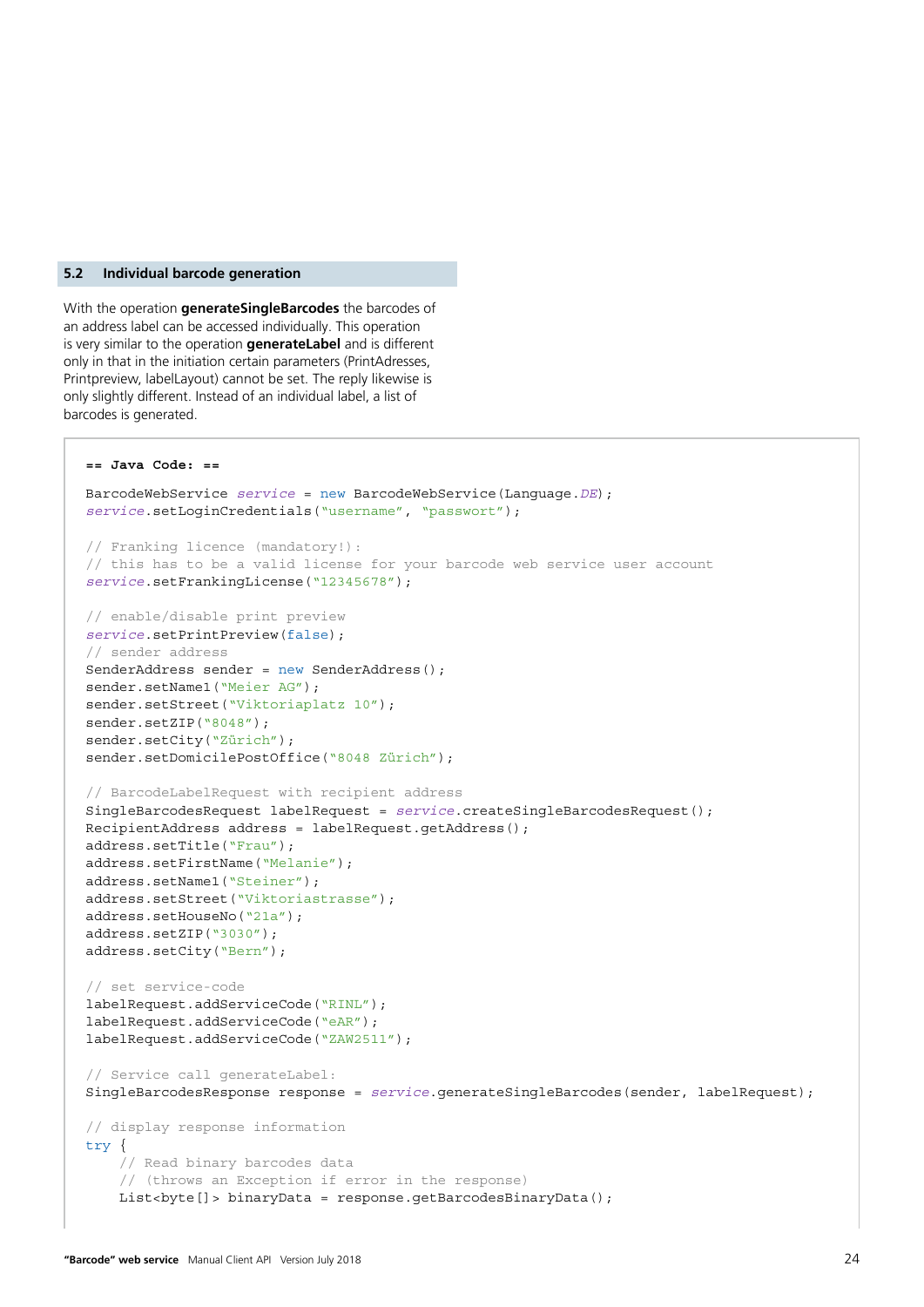```
 // Informationen zum Bar-Code ausgeben
   System.out.println("Barcode successfully generated: " + response.getIdentCode());
   System.out.print(" Binary-Data: " + response.getImageFileType());
   System.out.print(", " + response.getImageResolution() + " DPI, ");
   System.out.print(response.isColorPrintRequested() ? "color, " : "black, ");
    System.out.println("Number of generated single barcodes: " + binaryData.size());
   for (int i = 0; i < binaryData.size(); i++) {
        System.out.println("Barcode " + i + " " + binaryData.get(i).length + " bytes");
     }
} catch (BarcodeErrorException e) {
    // label not generated, display errors:
     // (error messages are in the chosen language)
    System.out.println("Barcode was not generated due to errors: ");
    System.out.println(e.getErrorMessages());
}
// also display warning messages
if (response.hasWarnings()) {
    System.out.println(" with WARNINGS:");
     for (BarcodeWarning warning : response.getWarnings()) {
        System.out.println(" " + warning.getCode() + " - " + warning.getMessage() + ", ");
}
```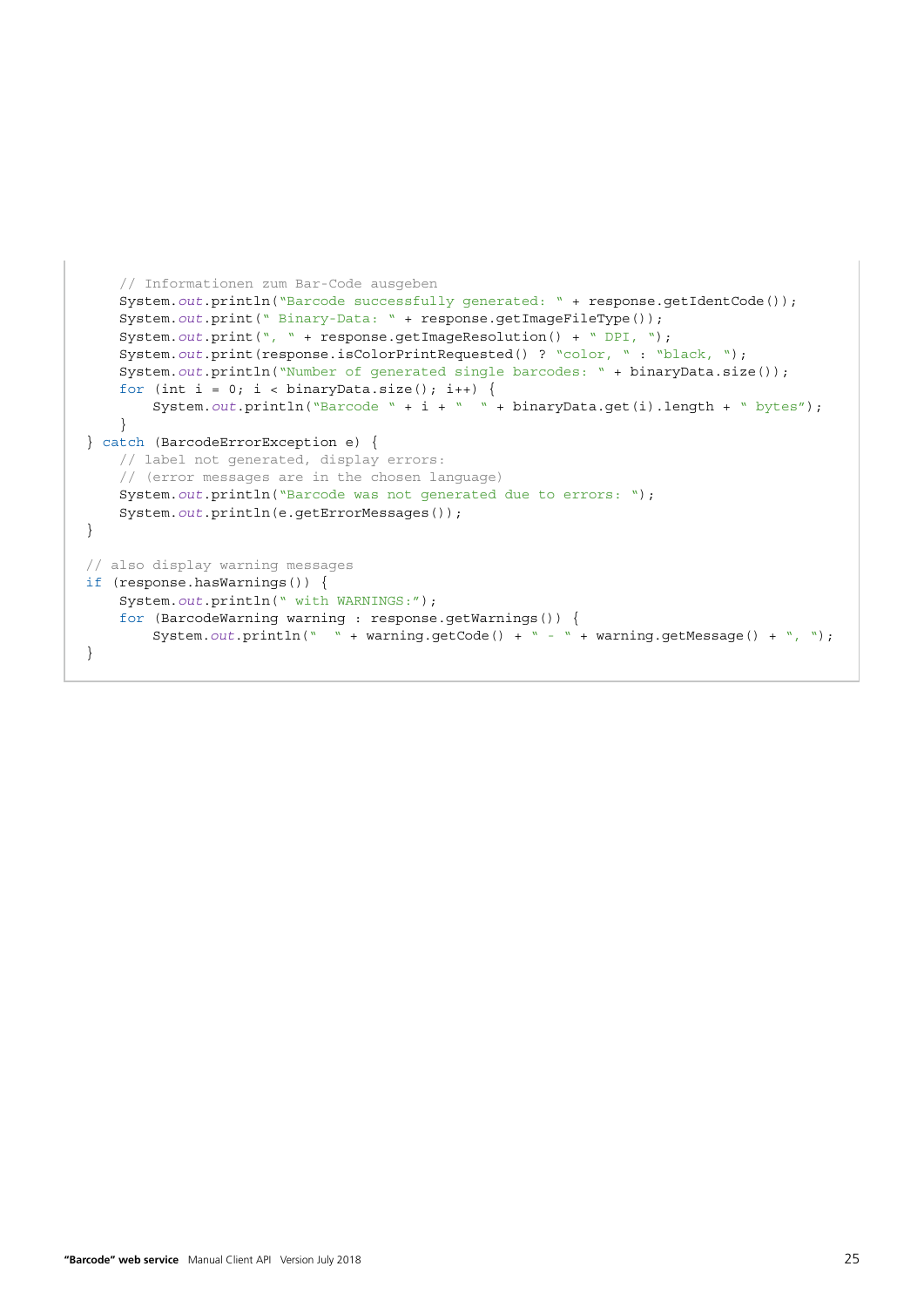```
BarcodeWebService service = new BarcodeWebService(Language.de);
service.UserName = "username";
service.Password = "password";
service.FrankingLicense = FrankingLicense;
service.PrintPreview = false;
// Sender address
SenderAddress sender = new SenderAddress();
sender.Name1 = "Meier AG";
sender.Street = "Viktoriaplatz 10";
sender.Zip = 8048L;
sender.City = "Zürich";
sender.DomicilePostOffice = "Zürich";
// BarcodeLabelRequest inklusive recipient address
SingleBarcodesRequest request = service.CreateSingleBarcodesRequest();
RecipientAddress address = request.Address;
address.setTitle("Frau");
address.setFirstName("Melanie");
address.setName1("Steiner");
address.setStreet("Viktoriastrasse");
address.setHouseNo("21a");
address.setZIP("3030");
address.setCity("Bern");
request.AddServiceCode("RINL");
request.AddServiceCode("eAR");
request.AddServiceCode("ZAW2511");
// call the service to create the single barcodes
SingleBarcodesResponse response = service.GenerateSingleBarcodes(sender, request);
try
{
     // Read binary label image data
     // (throws an Exception if error in the response)
     byte[] binaryData = response.LabelBinaryData;
}
catch (BarcodeErrorException ex)
{
     // label not generated, display errors:
     // (error messages are in the choosen language)
     Console.WriteLine("Barcode was not generated due to errors: ");
    Console.WriteLine(ex.GetErrorMessages());
}
// Also display warning messages
if (response.HasWarnings())
{
     Console.Write(", WARNINGS:");
     Console.WriteLine(response.GetWarnings());
}
```
**== C# Code: ==**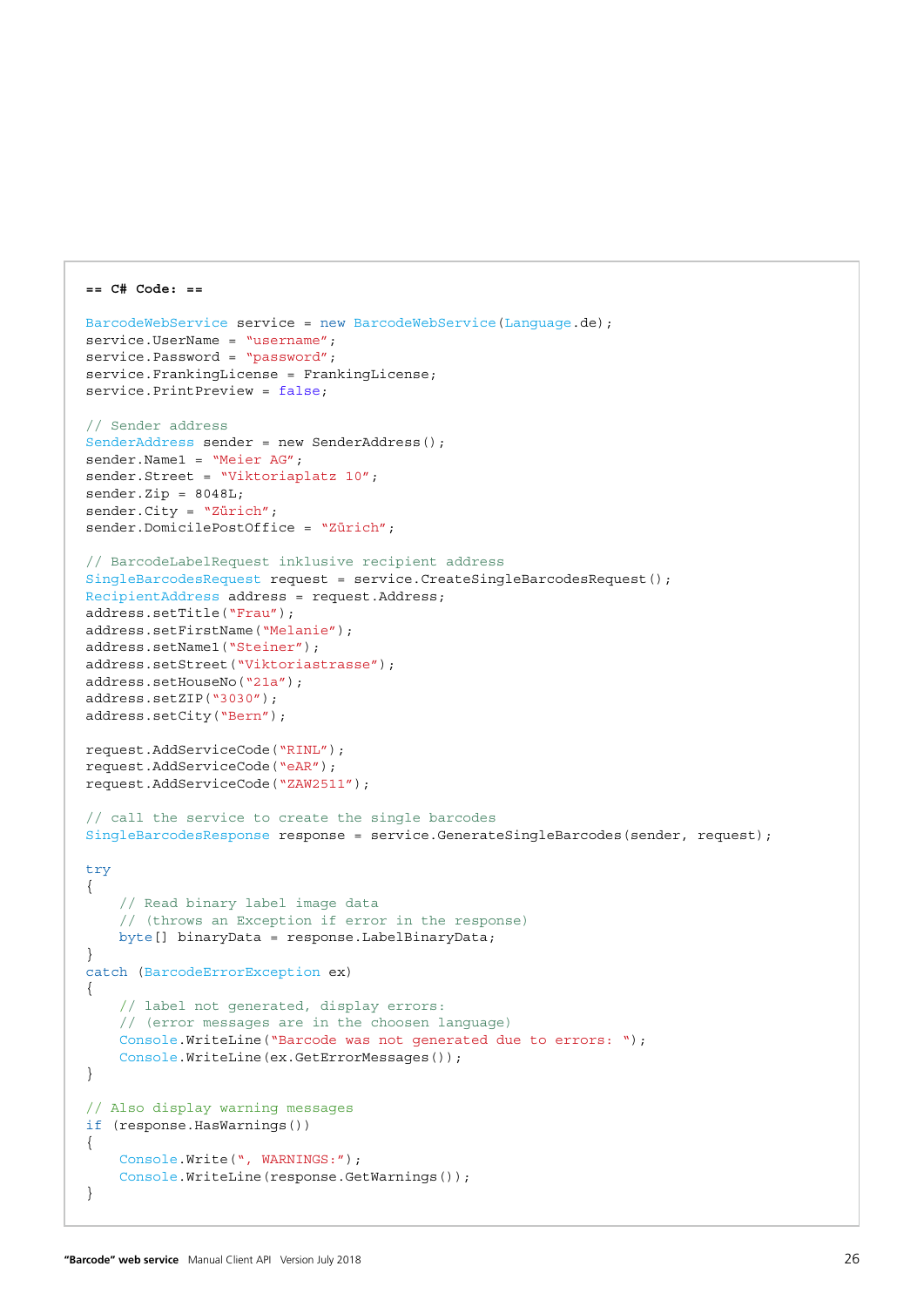#### <span id="page-26-0"></span>**5.3 Operation "Generate Barcode"**

With the operation **generateBarcode** a customer can generate and print predefined barcodes.

```
== Java Code: ==
BarcodeWebService service = new BarcodeWebService(Language.DE); 
service.setLoginCredentials("username", "passwort");
// Generate an LSO-1 barcode
// create first the request object for the generateBarcode request
IndividualBarcodeRequest request = service.createIndividualBarcodeRequest();
// choose which barcode to generate (here LSO-1)
BarcodeDefinition barcodeDefinition = new BarcodeDefinition();
barcodeDefinition.setImageFileType(ImageFileType.PDF);
barcodeDefinition.setImageResolution(300);
barcodeDefinition.setBarcodeType(BarcodeType.LSO_1);
request.setBarcodeDefinition(barcodeDefinition);
// service call generateBarcode:
IndividualBarcodeResponse response = service.generateBarcode(request);
try {
     // read binary barcode data
     // (throws an Exception if there are errors in the response)
    byte[] binaryData = response.getBarcodeData();
     // display barcode information
     System.out.println("Barcode successfully generated!");
     System.out.print(" Binary-Data: " + response.getBarcodeData());
    System.out.print(", " + response.getBarcodeDefinition().getImageResolution() +
" DPI, " ;
     System.out.print(response.isColorPrintRequired() ? "color, " : "black, ");
     System.out.println(binaryData.length + " bytes");
} catch (BarcodeErrorException e) {
     // barcode not generated, display errors:
     // (error messages are in the chosen language)
     System.out.println("Barcode was not generated due to errors: ");
     System.out.println(e.getErrorMessages());
}
```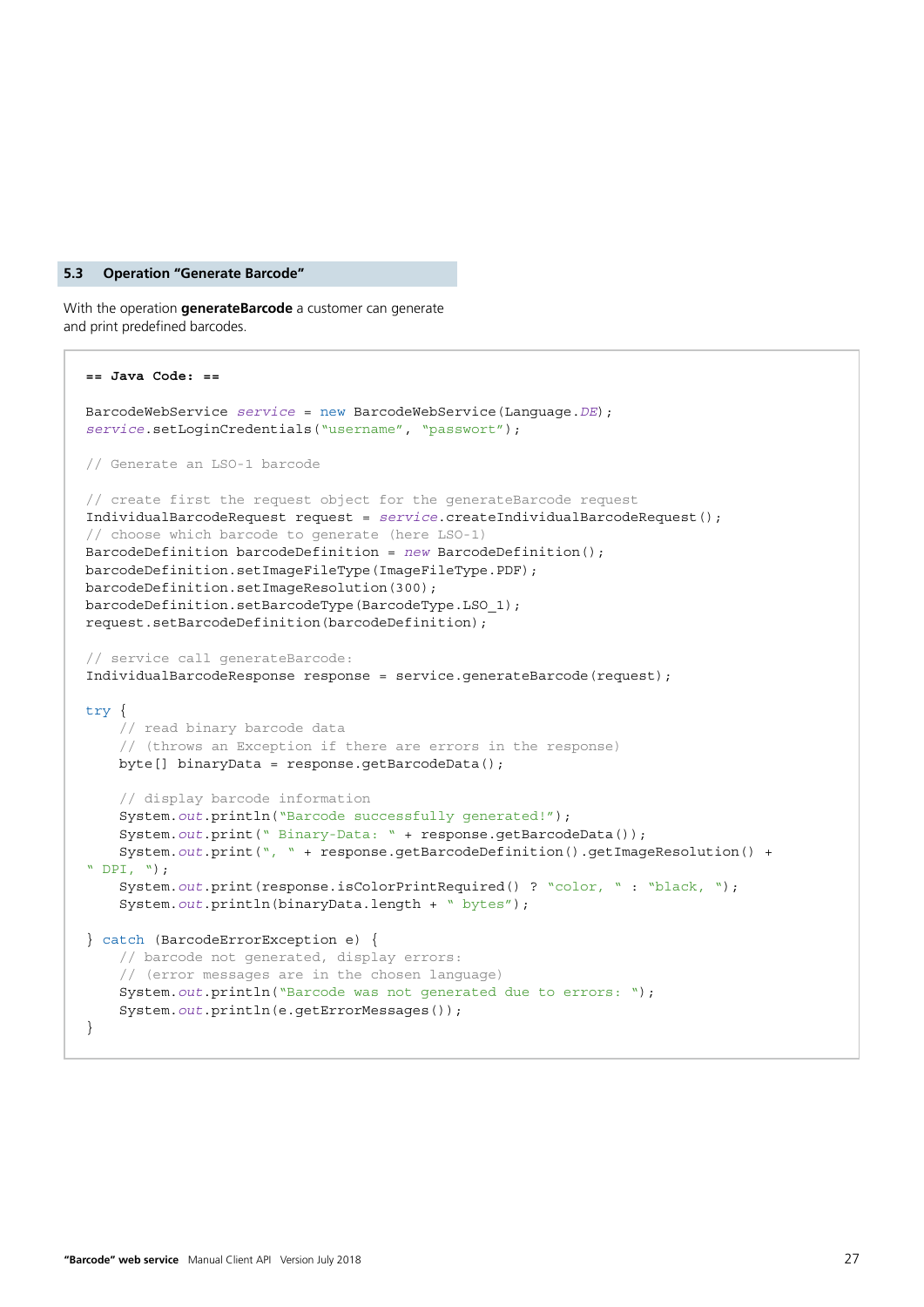```
== C# Code: ==
BarcodeWebService service = new BarcodeWebService(Lang);
service. UserName = UserName;
service.Password = Password;
service.EndpointAddress = new EndpointAddress(Url);
IndividualBarcodeRequest request = service.CreateIndividualBarcodeRequest();
BarcodeDefinition barcodeDefinition = new BarcodeDefinition();
barcodeDefinition.BarcodeType = BarcodeType.BSO_1;barcodeDefinition.ImageFileType = ImageFileType.JPG;
barcodeDefinition.ImageResolution = 300;
request.Definition = barcodeDefinition;
IndividualBarcodeResponse response = service.GenerateBarcode(request);
try
{
     // Read binary label image data
     // (throws an Exception if error in the response)
     byte[] binaryData = response.BarcodeData;
}
catch (BarcodeErrorException ex)
{
     // barcode not generated, display errors:
     // (error messages are in the choosen language)
     Console.WriteLine("Barcode was not generated due to errors: ");
     Console.WriteLine(ex.GetErrorMessages());
}
if (response.HasWarnings())
{
     Console.Write(", WARNINGS:");
     Console.WriteLine(response.GetWarnings());
}
```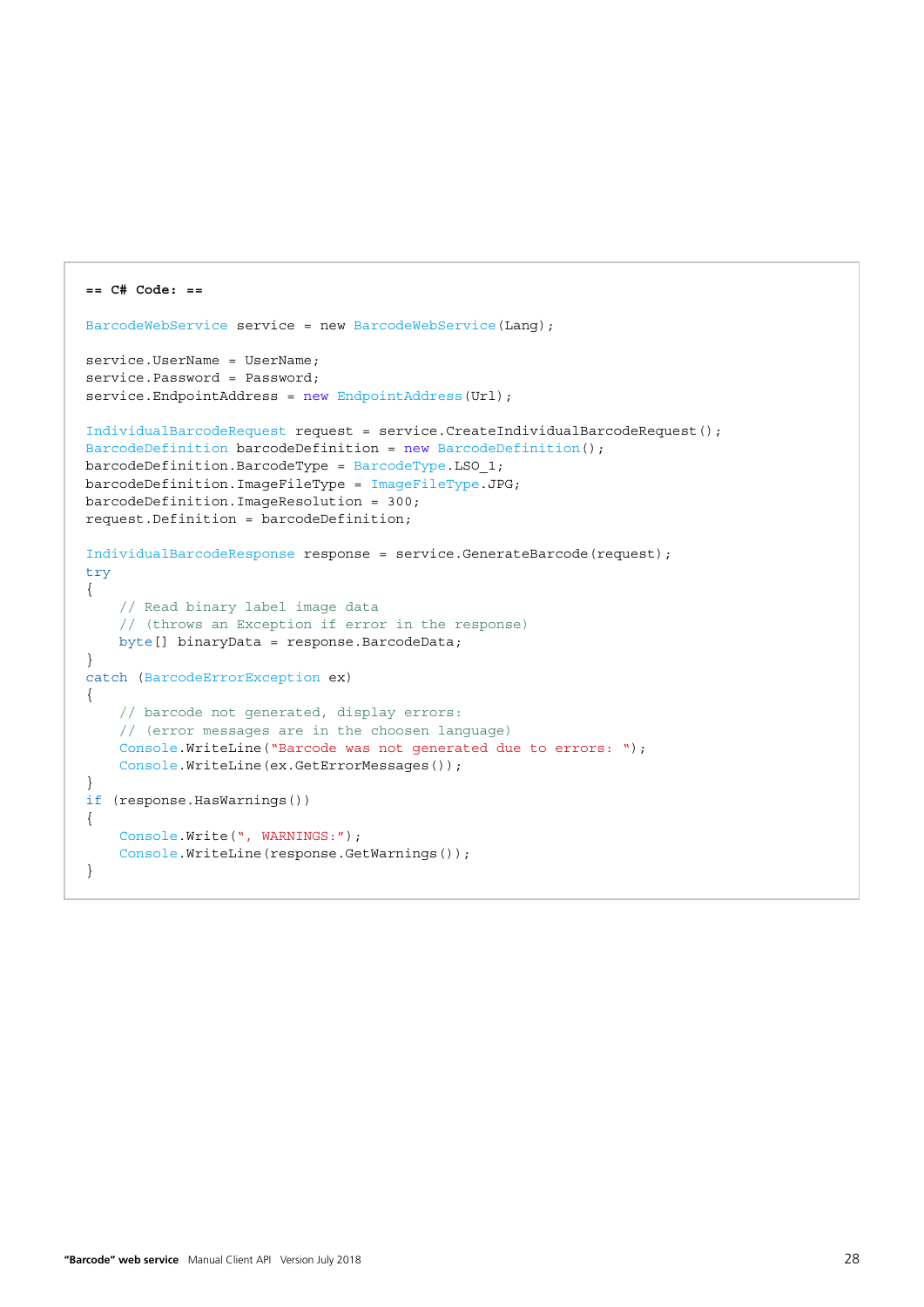#### <span id="page-28-0"></span>**5.4 Examples of electronic COD**

For electronic COD, various fields need to be recorded besides the electronic COD ServiceCode. These differ in the case of electronic COD with ISR and electronic COD with IBAN.

**N.B.:** Electronic COD with IBAN may not yet currently be used.

Electronic COD with ISR:

```
== Java Code: ==
labelRequest.addServiceCode(AdditionalServiceCode.BLN);
labelRequest.setCashOnDeliveryAmount(10f);
labelRequest.setCashOnDeliveryRefNrESR("965993000000000000001237460");
labelRequest.setCashOnDeliveryCustomerNrESR("010003757");
labelRequest.setCashOnDeliveryCustomerEmail("hans.muster@mail.ch");
labelRequest.setCashOnDeliveryCustomerMobile("0791234567");
```

```
== C# Code: ==
labelRequest.AddServiceCode(AdditionalServiceCode.BLN);
labelRequest.CashOnDeliverpAmount = 10;labelRequest.CashOnDeliverXRESR = ,965993000000000000001237460";
labelRequest.CashOnDeliveryCustomerNrESR = "010003757";
hans.muster@mail.ch";
labelRequest.CashOnDeliveryCustomerMobile = "0791234567";
```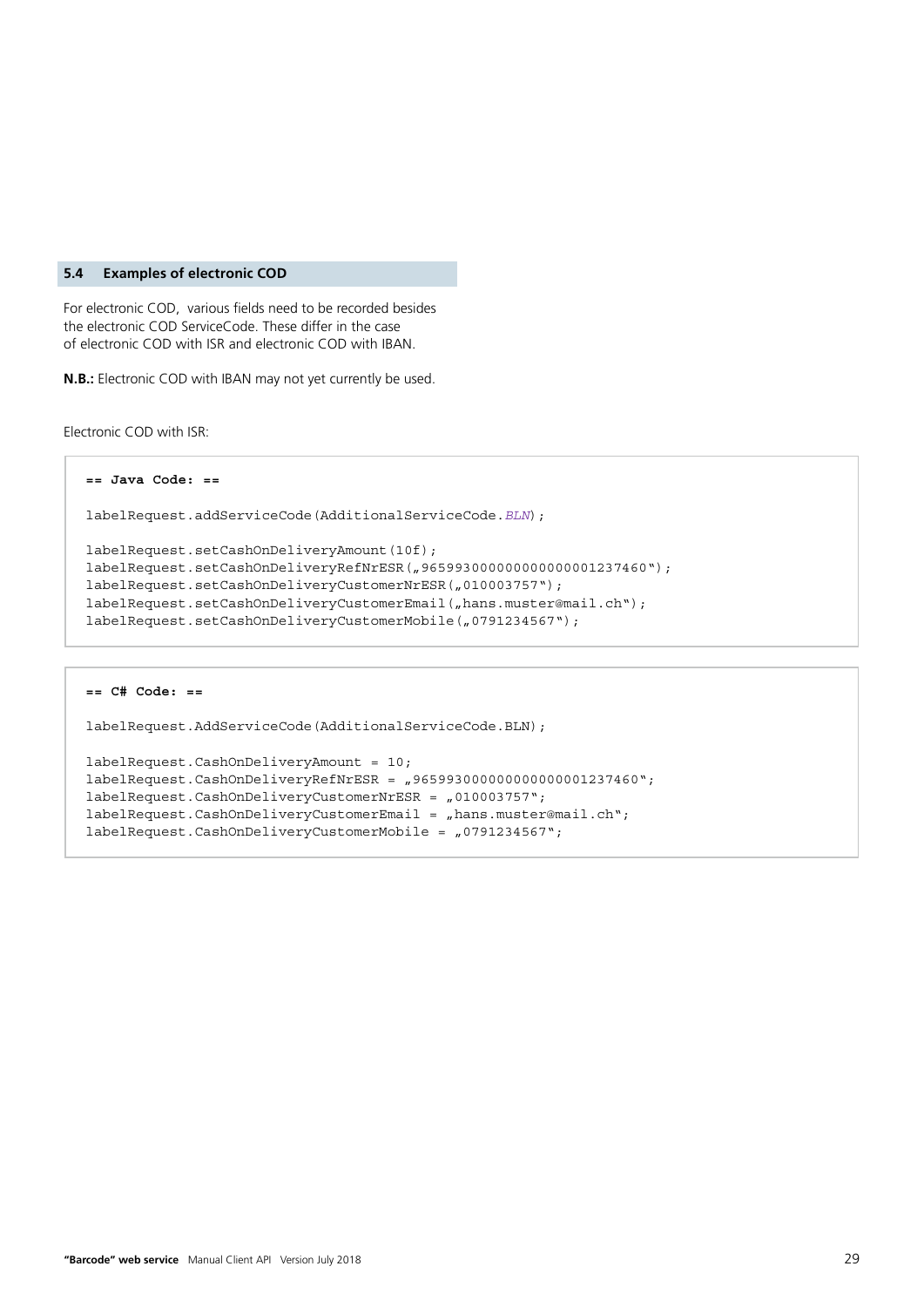```
Electronic COD with IBAN:
```

```
== Java Code: ==
labelRequest.addServiceCode(AdditionalServiceCode.BLN);
labelRequest.setCashOnDeliveryAmount(10f);
labelRequest.setCashOnDeliveryIbanNumber("CH10002300A1023502601");
labelRequest.setCashOnDeliveryIbanName("Hans Muster");
labelRequest.setCashOnDeliveryIbanStreet("Musterstrasse 11");
labelRequest.setCashOnDeliveryIbanZip("3011");
labelRequest.setCashOnDeliveryIbanCity("Bern");
labelRequest.setCashOnDeliveryCustomerEmail("hans.muster@mail.ch");
labelRequest.setCashOnDeliveryCustomerMobile("0791234567");
```

```
== C# Code: ==
```
labelRequest.AddServiceCode(AdditionalServiceCode.BLN);

```
labelRequest.CashOnDeliveryAmount = 10;
labelRequest.CashOnDeliveryIbankumber = 'CHI0002300A1023502601";
labelRequest.CashOnDeliveryIbanName = "Hans Muster";
labelRequest.CashOnDeliveryIbanStreet = "Musterstrasse 11";
labelRequest.CashOnDeliveryIbanZip = "3011";labelRequest.CashOnDeliveryIbanCity = %Bern";
hans.muster@mail.ch";
labelRequest.CashOnDeliverCustomernobile = 0.0791234567";
```